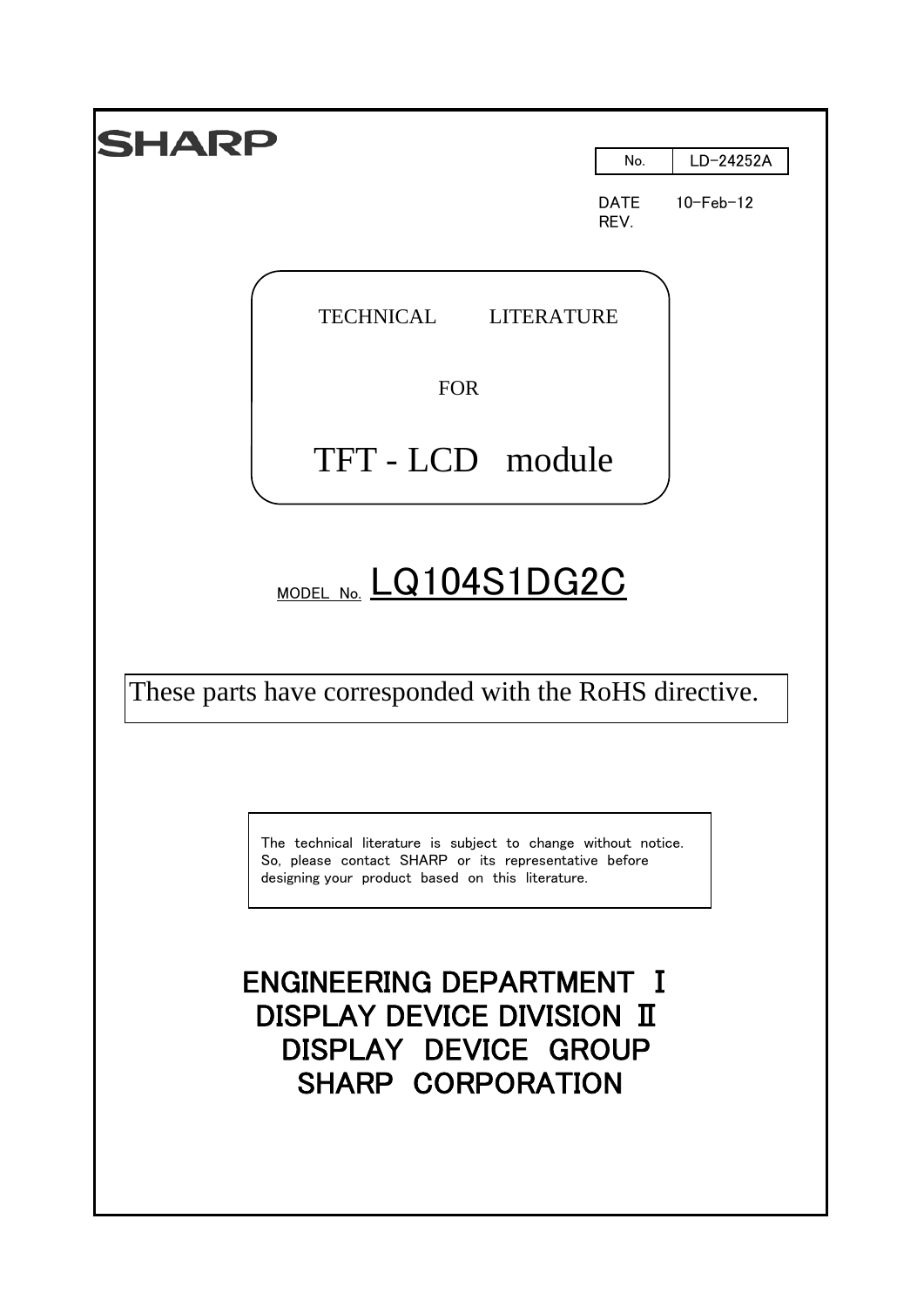## RECORDS OF REVISION

## LQ104S1DG2C

|           |             | <b>REVI</b> |      |                          | <b>NOTE</b> |  |
|-----------|-------------|-------------|------|--------------------------|-------------|--|
| SPEC No.  | <b>DATE</b> | SED<br>No   | PAGE | <b>SUMMARY</b>           |             |  |
| LD-24252A | 2012/2/10   |             |      | $\overline{\phantom{m}}$ |             |  |
|           |             |             |      |                          |             |  |
|           |             |             |      |                          |             |  |
|           |             |             |      |                          |             |  |
|           |             |             |      |                          |             |  |
|           |             |             |      |                          |             |  |
|           |             |             |      |                          |             |  |
|           |             |             |      |                          |             |  |
|           |             |             |      |                          |             |  |
|           |             |             |      |                          |             |  |
|           |             |             |      |                          |             |  |
|           |             |             |      |                          |             |  |
|           |             |             |      |                          |             |  |
|           |             |             |      |                          |             |  |
|           |             |             |      |                          |             |  |
|           |             |             |      |                          |             |  |
|           |             |             |      |                          |             |  |
|           |             |             |      |                          |             |  |
|           |             |             |      |                          |             |  |
|           |             |             |      |                          |             |  |
|           |             |             |      |                          |             |  |
|           |             |             |      |                          |             |  |
|           |             |             |      |                          |             |  |
|           |             |             |      |                          |             |  |
|           |             |             |      |                          |             |  |
|           |             |             |      |                          |             |  |
|           |             |             |      |                          |             |  |
|           |             |             |      |                          |             |  |
|           |             |             |      |                          |             |  |
|           |             |             |      |                          |             |  |
|           |             |             |      |                          |             |  |
|           |             |             |      |                          |             |  |
|           |             |             |      |                          |             |  |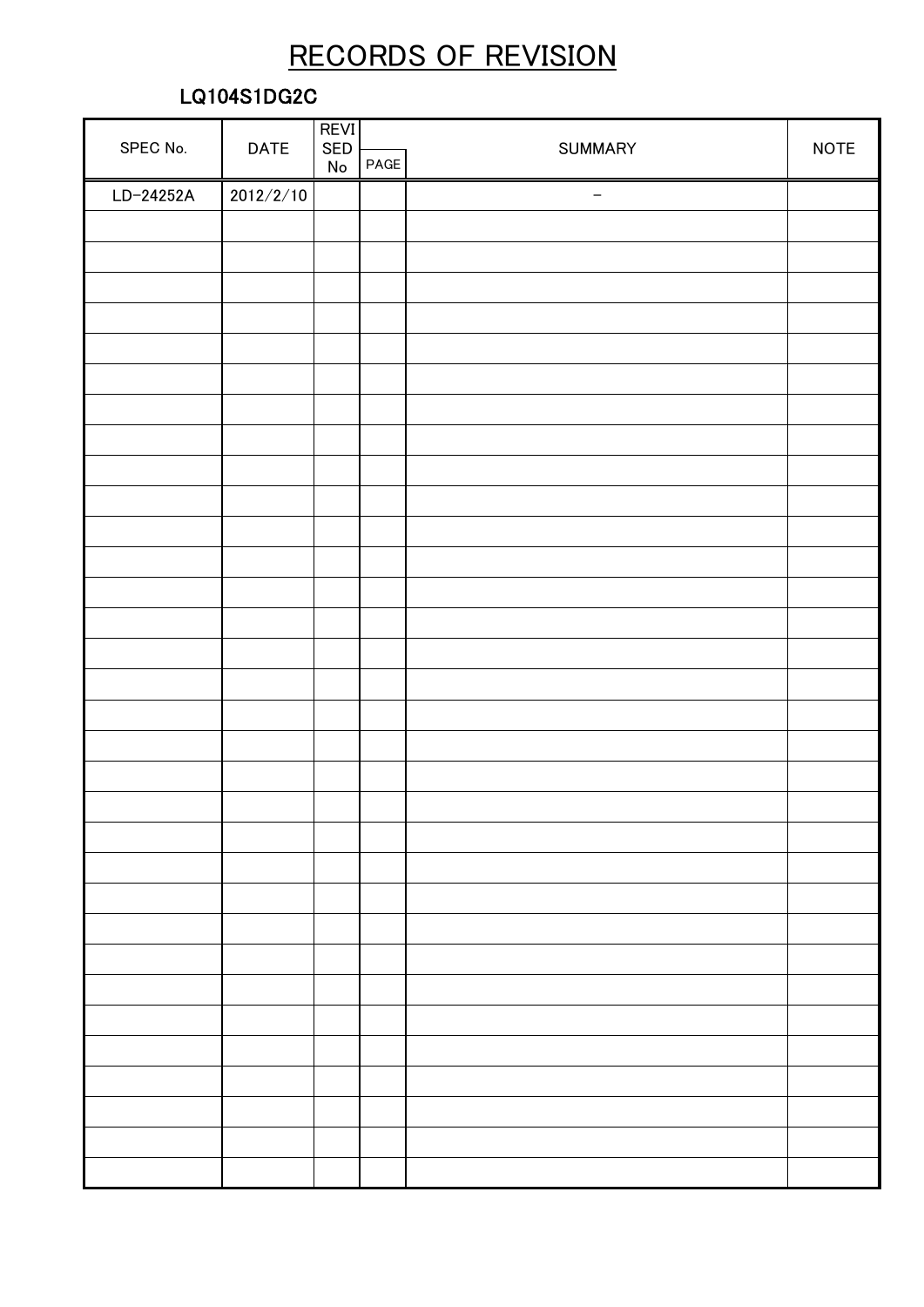| No.            |                                         |                                                                  | page           |
|----------------|-----------------------------------------|------------------------------------------------------------------|----------------|
| 1              | Application                             |                                                                  | 1              |
| $\overline{2}$ | Overview                                |                                                                  | $\overline{2}$ |
| 3              | <b>Mechanical Specifications</b>        |                                                                  | $\overline{2}$ |
| 4              | Input Terminals                         |                                                                  | $3\sim4$       |
| 5              | <b>Absolute Maximum Ratings</b>         |                                                                  | 4              |
| 6              | <b>Electrical Characteristics</b>       |                                                                  | $5 - 6$        |
| 7              | Timing characteristics of input signals |                                                                  | $7 \sim 8$     |
| 8              |                                         | Input Signals, Basic Display Colors and Gray Scale of Each Color | 9              |
| 9              | <b>Optical Characteristics</b>          |                                                                  | $10 - 11$      |
| 10             | <b>Handling Precautions</b>             |                                                                  | $12 - 13$      |
| 11             | Packing form                            |                                                                  | 14             |
| 12             | Reliability test items                  |                                                                  | 14             |
| 13             | Others                                  |                                                                  | 15             |
| 14             | Storage conditions                      |                                                                  | 16             |
| Fig.1          | <b>OUTLINE DIMENSIONS</b>               |                                                                  | 17             |
| Fig.3          | <b>PACKING FORM</b>                     |                                                                  | 18             |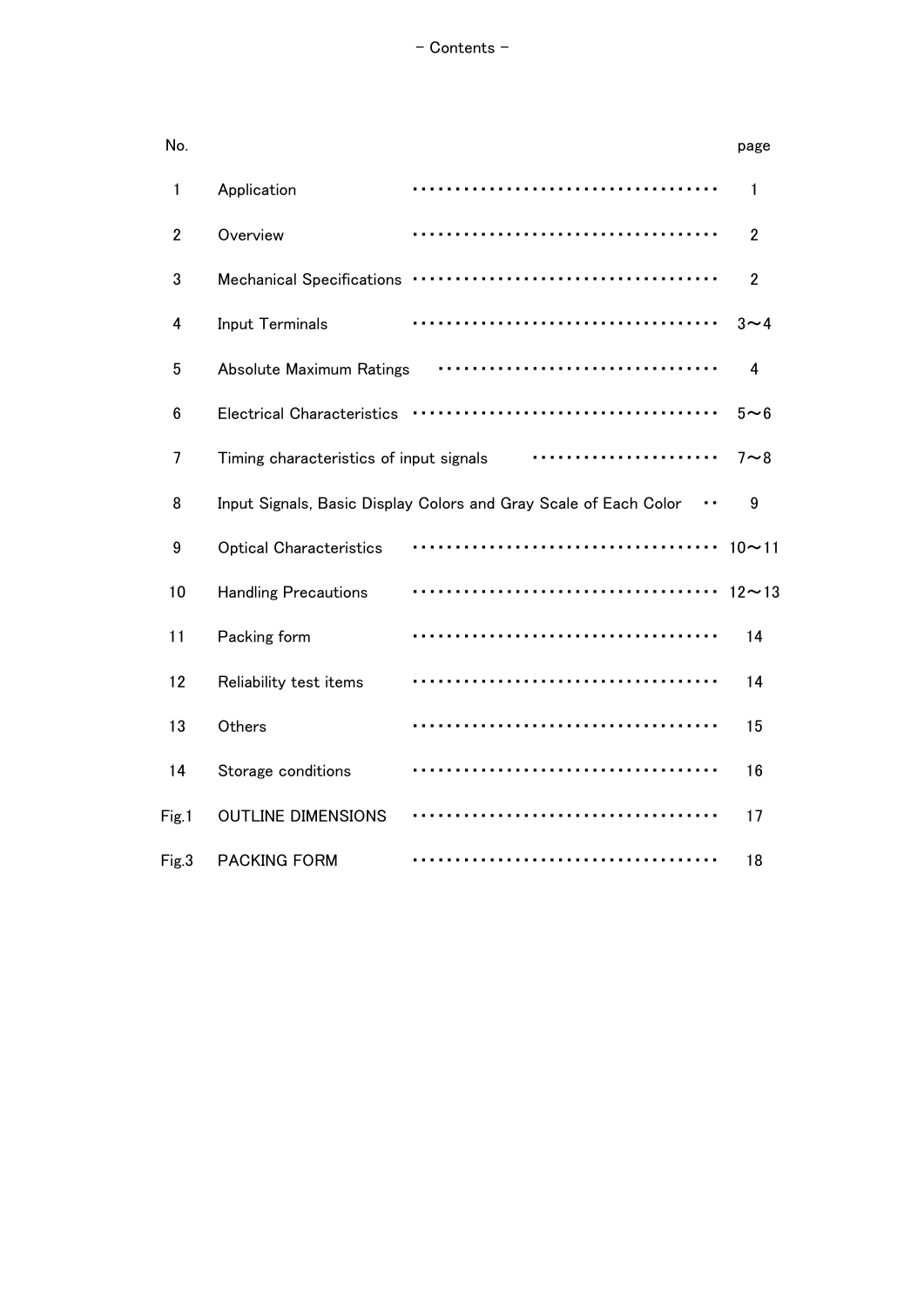## 1.Application

This technical literature applies to the color TFT-LCD module LQ104S1DG2C.

 This technical literature is the proprietary product of SHARP CORPORATION (SHARP) and include materials protected under copyright of SHARP. Do not reproduce or cause any third party to reproduce them in any form or by any means, electronic or mechanical, for any purpose, in whole or in part, without the express written permission of SHARP.

The device listed in this technical literature was designed and manufactured for use in general electronic equipment.

In case of using the device for applications such as control and safety equipment for transportation (controls of aircraft, trains, automobiles, etc.), rescue and security equipment and various safety related equipment which require higher reliability and safety, take into consideration that appropriate measures such as fail-safe functions and redundant system design should be taken.

Do not use the device for equipment that requires an extreme level of reliability, such as aerospace applications, telecommunication equipment (trunk lines), nuclear power control equipment and medical or other equipment for life support.

SHARP assumes no responsibility for any damage resulting from the use of the device which does not comply with the instructions and the precautions specified in this technical literature .

Contact and consult with a SHARP sales representative for any questions about this device.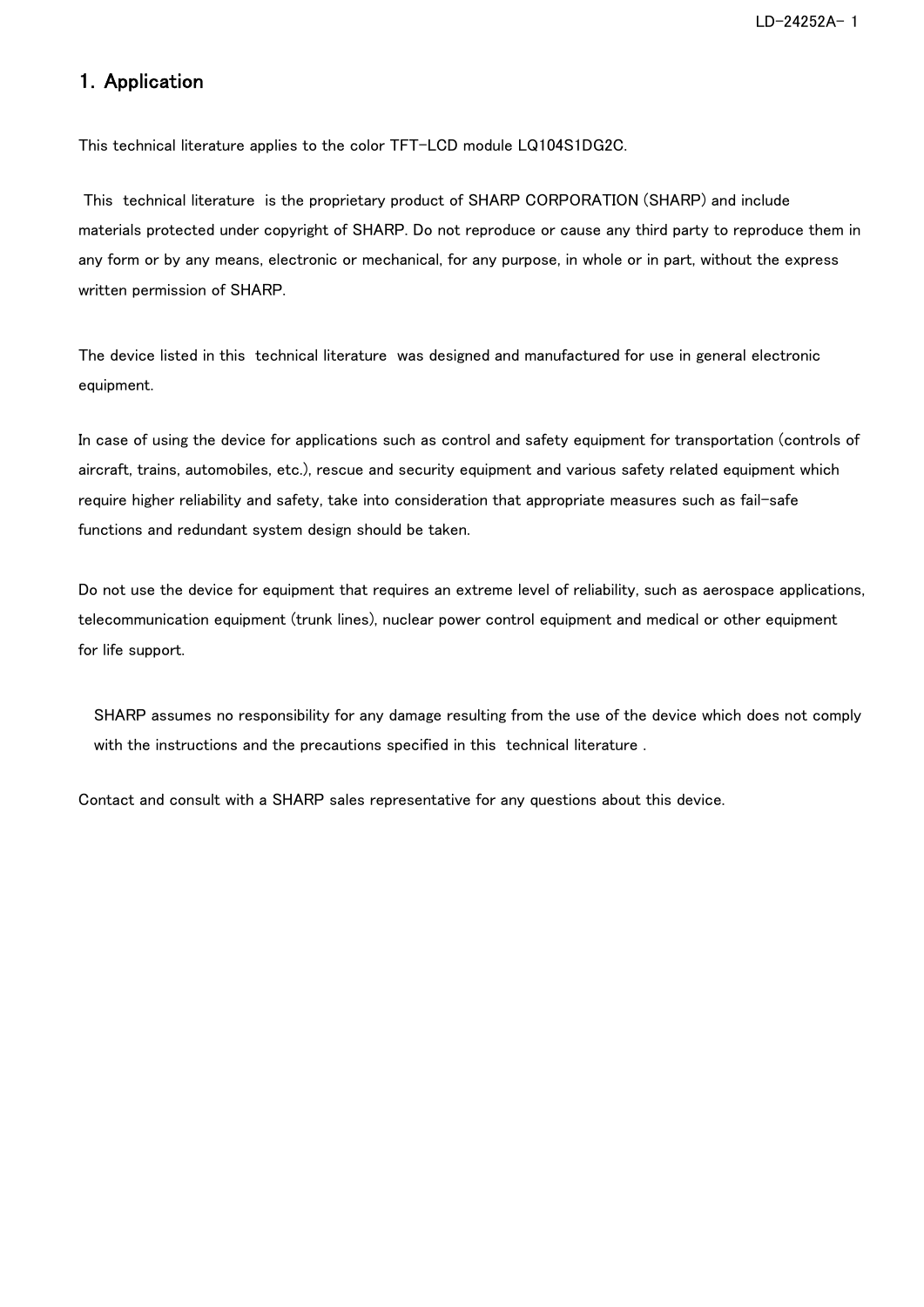## 2.Overview

This module is a color active matrix LCD module incorporating amorphous silicon TFT (Thin Film Transistor). It is composed of a color TFT-LCD panel, driver ICs, control circuit, power supply circuit and a White-LED Backlight unit. Graphics and texts can be displayed on a  $800 \times \text{RGB} \times 600$ dots panel with about 262,144 million colors by using LVDS (Low Voltage Differential Signaling) and supplying +3.3V DC supply voltages for TFT-LCD panel driving and supply voltage for backlight.

 The TFT-LCD panel used for this module is a low-reflection and higher-color-saturation type. The maximum viewing angle is in the 6 o'clock direction.

The 12 o'clock direction is difficult to reverse the grayscale.

The LED driver circuit to drive the backlight is built into the module.

## 3.Mechanical technical literatures

| Parameter               | technical literatures                     | Unit  |
|-------------------------|-------------------------------------------|-------|
| Display size            | 26 (10.4inch) Diagonal                    | cm    |
| Active area             | $211.2(H) \times 158.4(V)$                | mm    |
|                         | $800(H) \times 600(V)$                    |       |
| Pixel format            | $(1$ pixel=R+G+B dot)                     | pixel |
| Aspect ratio            | 4:3                                       |       |
| Pixel pitch             | $0.264(H) \times 0.264(V)$                | mm    |
| Pixel configuration     | R,G,B vertical stripe                     |       |
| Display mode            | Normally white                            |       |
| Unit outline dimensions | $246.5(W) \times 179.3(H) \times 11.0(D)$ | mm    |
| Mass                    | T.B.D                                     | g     |
| Surface treatment       | Anti-glare and hard-coating 3H            |       |

Outline dimensions are shown in Fig.1.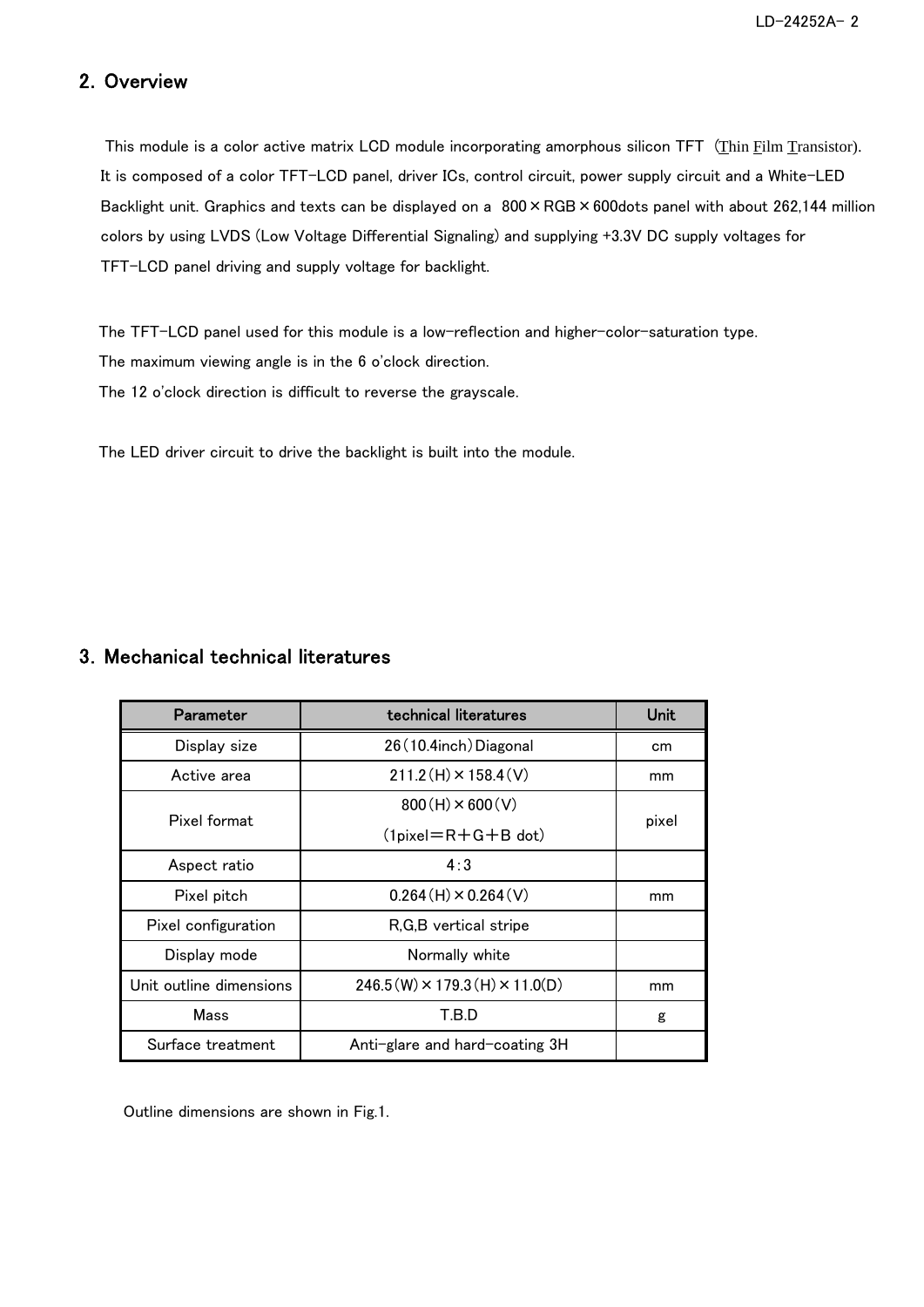## 4.Input Terminals

## 4-1.TFT-LCD panel driving

| .CN1 (Interface signals and +3.3V power supply) |  |  |  |  |
|-------------------------------------------------|--|--|--|--|
|-------------------------------------------------|--|--|--|--|

| Veder                    | Hirose Electric Co., Ltd. |  |
|--------------------------|---------------------------|--|
| Using connectors         | $DF9MA-41P-1V(32)$        |  |
|                          | $DF9B-41P-1V(32)$         |  |
| Corresponding connectors | $DF9* -41S-1V(32)$        |  |

| Pin            | Symbol         | <b>Function</b>                                | Remark   |
|----------------|----------------|------------------------------------------------|----------|
| n1             | <b>GND</b>     | <b>GND</b>                                     |          |
| $\overline{2}$ | <b>CK</b>      | Clock signal for sampling each data signal     |          |
| 3              | <b>GND</b>     | <b>GND</b>                                     |          |
| 4              | Hsync          | Horizontal synchronous signal                  | Negative |
| 5              | Vsync          | Vertical synchronous signal                    | Negative |
| 6              | <b>GND</b>     | <b>GND</b>                                     |          |
| $\overline{7}$ | <b>GND</b>     | <b>GND</b>                                     |          |
| 8              | <b>GND</b>     | <b>GND</b>                                     |          |
| 9              | R0             | RED<br>data signal(LSB)                        |          |
| 10             | R <sub>1</sub> | RED data signal                                |          |
| 11             | R <sub>2</sub> | data signal<br>RED                             |          |
| 12             | GND            | GND                                            |          |
| 13             | R <sub>3</sub> | RED<br>data signal                             |          |
| 14             | R4             | RED data signal                                |          |
| 15             | R <sub>5</sub> | RED data signal(MSB)                           |          |
| 16             | <b>GND</b>     | <b>GND</b>                                     |          |
| 17             | <b>GND</b>     | <b>GND</b>                                     |          |
| 18             | GND            | <b>GND</b>                                     |          |
| 19             | G0             | GREEN data signal                              |          |
| 20             | G1             | GREEN data signal                              |          |
| 21             | G <sub>2</sub> | GREEN data signal                              |          |
| 22             | <b>GND</b>     | <b>GND</b>                                     |          |
| 23             | G3             | GREEN data signal                              |          |
| 24             | G4             | GREEN data signal                              |          |
| 25             | G <sub>5</sub> | GREEN data signal(MSB)                         |          |
| 26             | GND            | GND                                            |          |
| 27             | <b>GND</b>     | <b>GND</b>                                     |          |
| 28             | <b>GND</b>     | <b>GND</b>                                     |          |
| 29             | B <sub>0</sub> | BLUE data signal(LSB)                          |          |
| 30             | <b>B1</b>      | BLUE data signal                               |          |
| 31             | <b>B2</b>      | BLUE data signal                               |          |
| 32             | <b>GND</b>     | <b>GND</b>                                     |          |
| 33             | B <sub>3</sub> | BLUE data signal                               |          |
| 34             | <b>B4</b>      | BLUE data signal                               |          |
| 35             | B <sub>5</sub> | BLUE data signal(MSB)                          |          |
| 36             | <b>GND</b>     | <b>GND</b>                                     |          |
| 37             | <b>NC</b>      |                                                |          |
| 38             | <b>NC</b>      |                                                |          |
| 39             | Vcc            | $+3.3V$<br>power supply                        |          |
| 40             | Vcc            | $+3.3V$<br>power supply                        |          |
| 41             | <b>SCAN</b>    | Horizontal/Vertical display mode select signal | [Note1]  |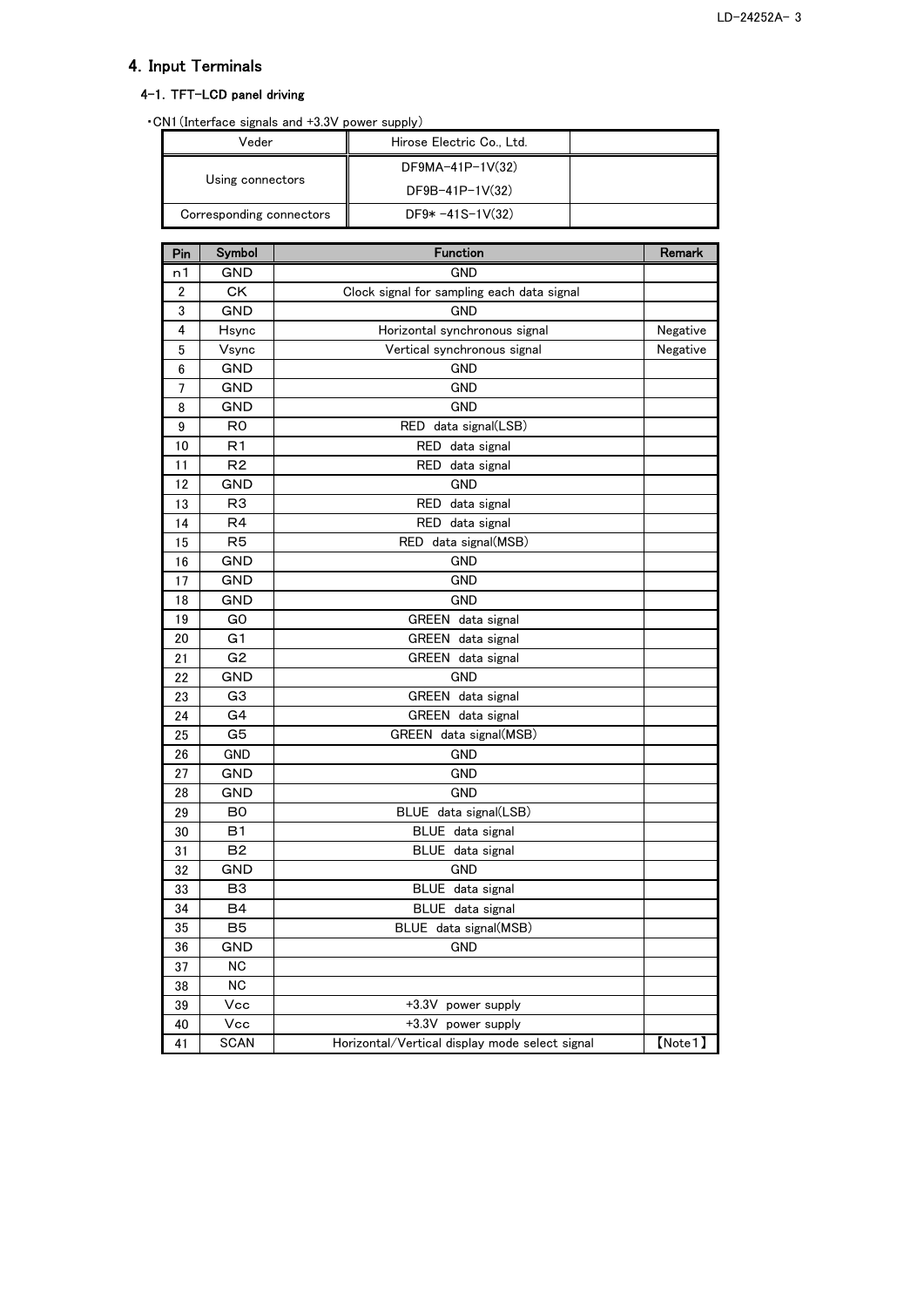



#### 4-2.LED backlight

| √eder                   | IIJST         |  |
|-------------------------|---------------|--|
| Used connector          | SM06B-SHLS-TF |  |
| Corresponding connector | SHLP-06V-S-B  |  |

| Connector No.   | Pin No. | symbol          | function                |
|-----------------|---------|-----------------|-------------------------|
|                 |         | V <sub>DD</sub> | +12V power supply       |
|                 |         | √ <sub>DD</sub> | +12V power supply       |
| CN <sub>2</sub> |         | <b>GND</b>      | GND                     |
|                 |         | <b>GND</b>      | GND                     |
|                 |         | BL EN           | Backlight ON/OFF signal |
|                 |         | <b>PWM</b>      | PWM signal              |

#### 5.Absolute Maximum Ratings

| Parameter             | Symbol           | Condition                | Pin               | <b>Ratings</b>               | Unit | Remark         |
|-----------------------|------------------|--------------------------|-------------------|------------------------------|------|----------------|
|                       | Vcc              | $Ta = 25^{\circ}C$       | VCC               | $-0.3 \sim +4.0$             |      | [Note 1, 2]    |
| Supply voltage        | $V_{DD}$         | $Ta = 25^{\circ}C$       | VDD               | $-0.3 \sim +15$              |      | [Note 1, 2]    |
|                       | V <sub>I</sub> 1 | $Ta = 25^\circ \text{C}$ | [Note3]           | $-0.3 \sim V_{\rm cc} + 0.3$ |      | $[$ Note 1 $]$ |
| Input voltage         | VI <sub>2</sub>  | $Ta = 25^{\circ}C$       | <b>BL EN, PWM</b> | $-0.3 \sim +6.0$             |      | [Note2]        |
| Storage temperature   | <b>TSTG</b>      |                          | -                 | $\sim$ +80)<br>(-30          | °C   | [Note 1.4.5]   |
| Operating temperature | <b>TOPA</b>      |                          | -                 | (-30<br>$\sim$ +80)          | °C   | [Note 1.4.5]   |

【Note1】 Humidity:95%RH Max.( Ta≦40℃ ) Note static electricity.

Maximum wet-bulb temperature at 39℃ or less. (Ta>40℃) No condensation.

【Note2】 The Vcc power supply capacity must use the one of 2A or more.

The  $V_{DD}$  power supply capacity must use the one of 3A or more.

 $[Note3]$  CK,R0~R5,G0~G5,B0~B5,Hsync,Vsync,SCAN  $[Note4]$  There is a possibility of causing deterioration in

There is a possibility of causing deterioration in the irregularity and others of the screen and the display fineness though the liquid crystal module doesn't arrive at destruction when using it at  $60~\sim80^{\circ}$ C.

【Note5】 In the operating temperature item, the low temperature side is the ambient temperature regulations. The high temperature side is the panel surface temperature regulations.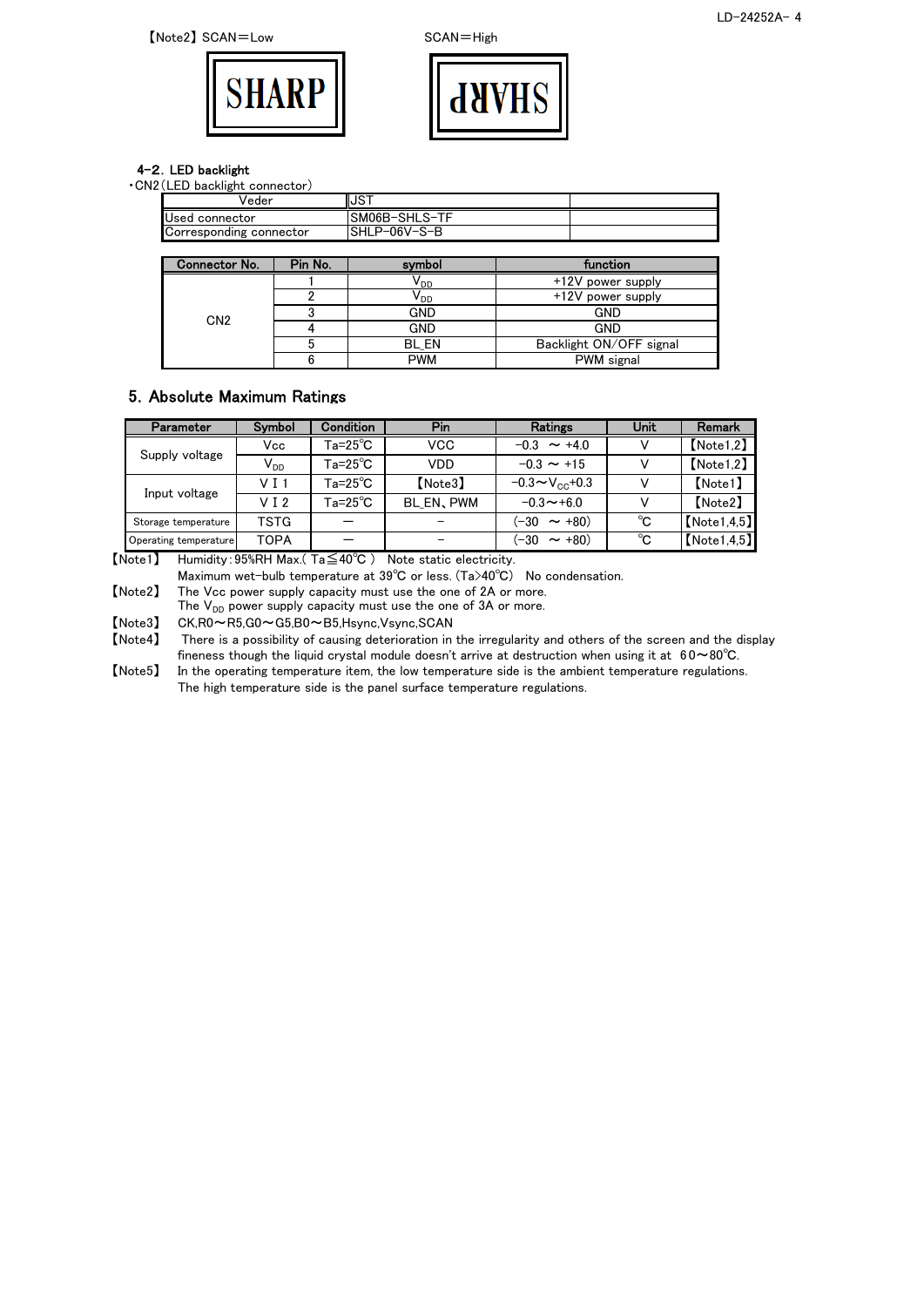## 6.Electrical Characteristics

## 6-1. TFT-LCD panel driving

|--|--|

| <b>Parameter</b>                | Symbol                     | Condition    | Min.   | Typ.       | Max. | <b>Unit</b> | <b>Remark</b>       |
|---------------------------------|----------------------------|--------------|--------|------------|------|-------------|---------------------|
| Supply voltage                  | $\mathsf{V}_{\mathsf{CC}}$ |              | 3.0    | 3.3        | 3.6  |             | [Note1]             |
| Current dissipation             | $_{\rm{c}c}$               | $Vcc = 3.3V$ |        | <b>TBD</b> | TBD  | mA          | [Note2]             |
| Permissive input ripple voltage | $V_{RP}$                   |              |        |            | 100  | $mV_{p-p}$  | $Vcc = 3.3V$        |
|                                 | $V_{IH}$                   |              | 2.1    |            | Vcc  |             | [Note3]             |
| Input voltage                   | $\mathsf{V}_{\mathsf{IL}}$ |              | 0.0    |            | 0.8  |             |                     |
| Input leak current              | $1_{OH}$                   |              |        |            | 400  | μA          | $Vcc=+3.3V$ [Note3] |
|                                 | $1_{OL}$                   |              | $-400$ |            |      | μA          | $Vcc = 0V$ [Note3]  |

【Note1】 On-off conditions for supply voltage





| 300ms $\leq$ t <sub>5</sub>      |  |                   |
|----------------------------------|--|-------------------|
| 300ms $\leq t_{6}$               |  |                   |
|                                  |  | $t_7 \leq 100$ ms |
|                                  |  |                   |
| • 2.5V < $V_{CC}$ ≤ 3.0V         |  |                   |
|                                  |  | $t_d \leq 10$ ms  |
| $\cdot$ V <sub>cc</sub> $<$ 2.5V |  |                   |

Vcc-dip conditions should also follow the On-off conditions for supply voltage

・ The relation between the data input and the backlight lighting will recommend the above-mentioned input sequence. When the backlight is turned on before the panel operates, there is a possibility of abnormally displaying. The liquid crystal module is not damaged.

【Note2】 Current dissipation

Typical current situation : 64-gray-bar pattern

(  $Vcc=+3.3V$ , fck = 40MHz, Ta=25°C)

【Note3】 CK,R0~R5,G0~G5,B0~B5,Hsync,Vsync,SCAN

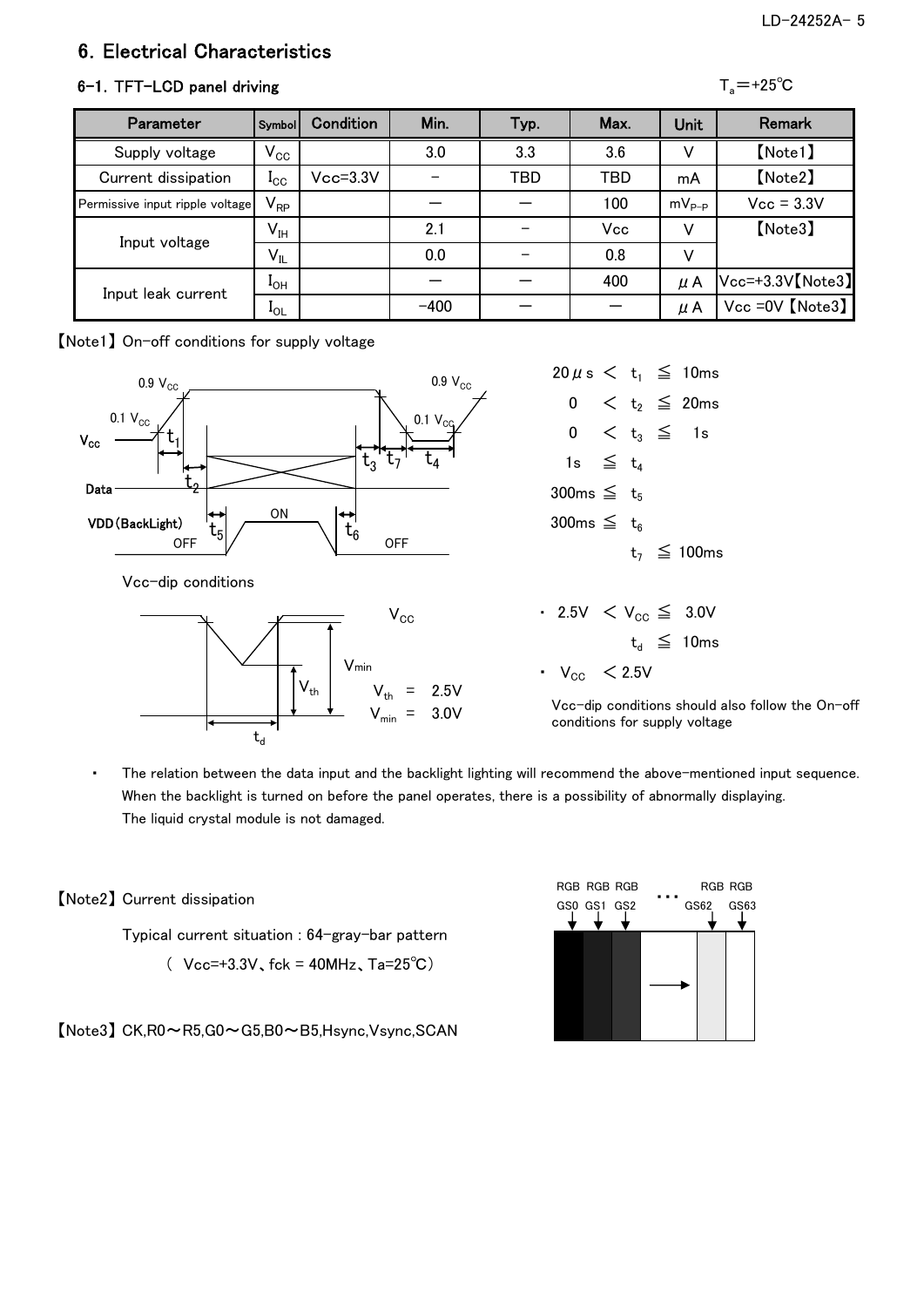## 6-2.LED backlight

|                |                                 |                                   |       |                    |        |                   | $Ta = +25^{\circ}C$          |
|----------------|---------------------------------|-----------------------------------|-------|--------------------|--------|-------------------|------------------------------|
|                | Parameter                       | Symbol                            | Min.  | Typ.               | Max.   | Unit              | <b>Remark</b>                |
|                | Supply voltage                  | V <sub>DD</sub>                   | 10.8  | 12.0               | 13.2   | V                 | [Note1]                      |
|                | Current dissipation             | <b>I</b> DD                       |       | TBD                |        | mA                | [Note2]                      |
|                | Permissive input ripple voltage | VRP_BL                            |       |                    | 200    | mV <sub>P-P</sub> | <b>VDD=+12.0V</b>            |
| <b>BL_EN</b>   | High voltage                    | <b>VIH BLEN1</b>                  | (2.1) |                    | (5.5)  | V                 |                              |
|                | Low voltage                     | <b>VIH BLEN1</b>                  | 0.0   |                    | (0.8)  | V                 | [Note3]                      |
|                | Leak current                    | I <sub>IH</sub> BLEN <sub>1</sub> | -     |                    | (2.0)  | mA                |                              |
|                | High voltage                    | <b>VIH_PWM</b>                    | (2.1) |                    | (5.5)  | V                 |                              |
| <b>PWM</b>     | Low voltage                     | V <sub>IH</sub> PWM <sub>1</sub>  | 0.0   |                    | (0.8)  | V                 | [Note4]                      |
|                | Leak currentl                   | <b>I</b> IH PWM                   |       |                    | (2.0)  | mA                |                              |
| PWM frequency  |                                 | f <sub>PWM</sub>                  | (200) |                    | (1000) | Hz                | [Note5]                      |
| PWM duty ratio |                                 | DPWM                              | (10)  |                    | (100)  | $\frac{0}{0}$     | [Note4, 5]                   |
| Life time      |                                 | L                                 |       | 50,000<br>(Module) |        | h                 | $[$ Reference $]$<br>[Note6] |

【Note1】 On-off conditions for supply voltage



VBR

t14

 $t_{15}$ 

【Note2】 Current dissipation

Typ. value: VDD= +12V, Duty=100%

【Note3】 BL\_EN is connected by the pull-Up resistor of about TBDkΩ.

【Note4】 PWM is connected by the pull-Up resistor of about TBDkΩ.

【Note5】 PWM

 $f$ PWM =  $1/t15$ , DPWM=t14/t15 Duty 10% : Min. Luminance

Duty 100% : Max. Luminance

Luminance changes in proportion to the duty ratio.

When the frequency slows, the display fineness might decrease.

【Note6】 Luminance becomes 50% of an initial value. (Ta=25℃, PWM=100%)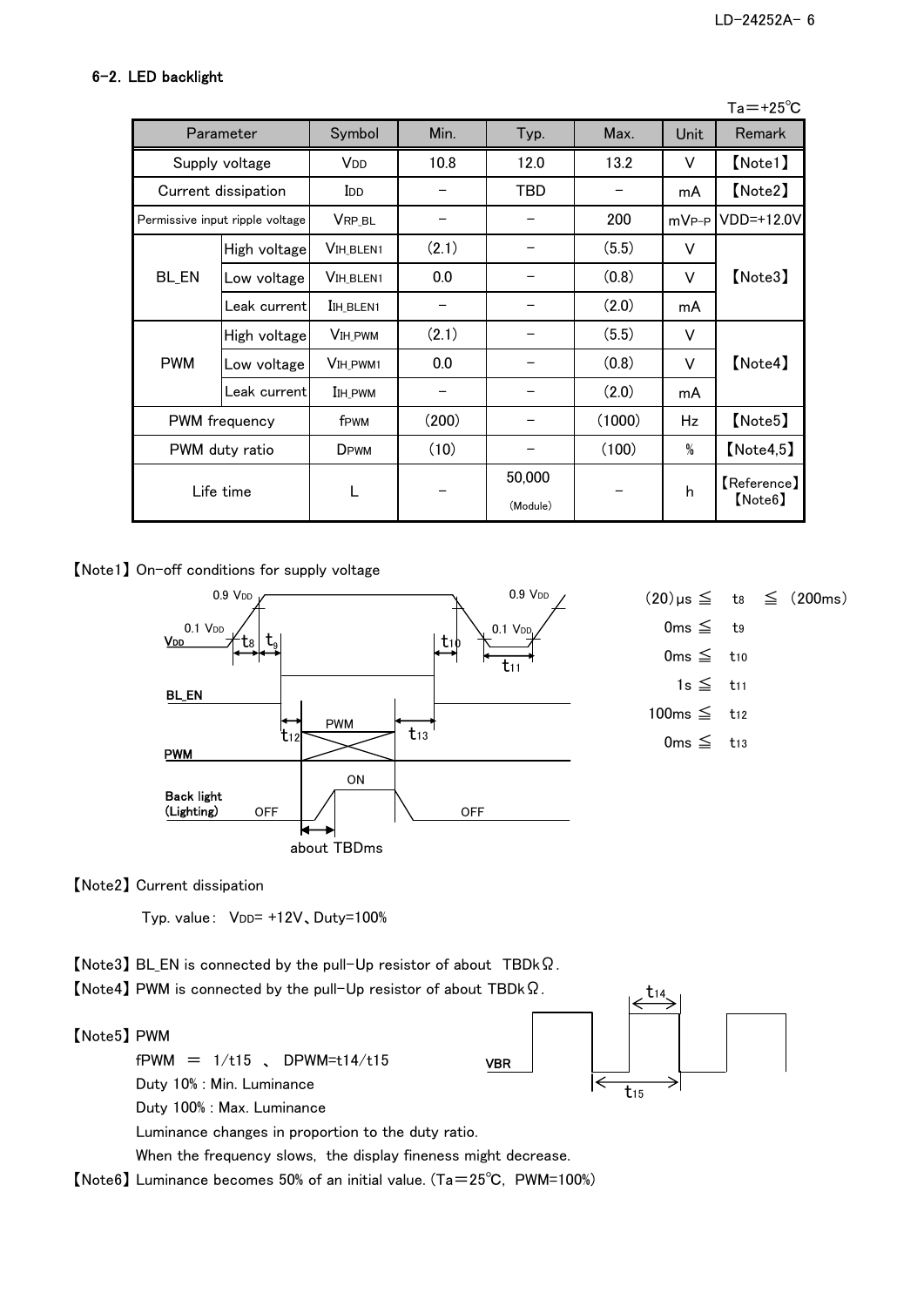## 7.Timing characteristics of input signals

|              | Parameter                                                                  | Symbol     | Min.           | Typ.  | Max.     | Unit                                                                                                | Remark  |
|--------------|----------------------------------------------------------------------------|------------|----------------|-------|----------|-----------------------------------------------------------------------------------------------------|---------|
| Clock        | Frequency                                                                  | 1/Tc       | 35.0           | 40.00 | 42.0     | <b>MHz</b>                                                                                          |         |
|              | High time                                                                  | <b>TCH</b> | (6)            |       |          | ns                                                                                                  |         |
|              | Low time                                                                   | <b>TCL</b> | (6)            |       |          | ns                                                                                                  |         |
|              | Duty ratio                                                                 | TH/TC      | 40             | 50    | 60       | %                                                                                                   |         |
|              | Setup time                                                                 | <b>TDS</b> | (3)            |       |          | ns                                                                                                  |         |
| Data         | Hold time                                                                  | <b>TDH</b> | (5)            |       |          | ns                                                                                                  |         |
|              | Setup time                                                                 | <b>THC</b> | (3)            |       |          | ns                                                                                                  |         |
|              |                                                                            |            | (832)          | 1056  | (1395)   | clock                                                                                               |         |
| sync. signal |                                                                            |            | 20.8           | 26.4  | 39.9     | μs                                                                                                  |         |
|              | Horizontal<br>Cycle<br>TH<br>(Hsync)<br>Pulse width<br>Data start position | <b>THP</b> | $\overline{2}$ | 128   | 200      | clock                                                                                               |         |
|              |                                                                            | <b>THE</b> | 88             | 88    | 88       | clock<br>clock<br>798<br>line<br>70<br>Hz<br>6<br>line<br>23<br>line<br>800<br>clock<br>600<br>line |         |
|              | Setup time                                                                 | <b>TVH</b> | $\Omega$       |       | (TH-THP) |                                                                                                     |         |
| Vertical     | Cycle                                                                      | TV         | 628            | 666   |          |                                                                                                     |         |
| sync. signal | Frequency                                                                  | 1/TV       | 56             | 60    |          |                                                                                                     | [Note1] |
| (Vsync)      | Pulse width                                                                | <b>TVP</b> | $\mathbf{2}$   | 4     |          |                                                                                                     |         |
|              | Data start position                                                        | <b>TVS</b> | 23             | 23    |          |                                                                                                     |         |
| display      | Horizontal                                                                 | THD        | 800            | 800   |          |                                                                                                     |         |
| period       | Vertical                                                                   | <b>TVD</b> | 600            | 600   |          |                                                                                                     |         |

#### 7-1. Timing characteristics

【Note1】 In case of using the long vertical period, the deterioration of display quality, flicker etc. may occur.

#### 7-2. Input Data Signals and Display Position on the screen

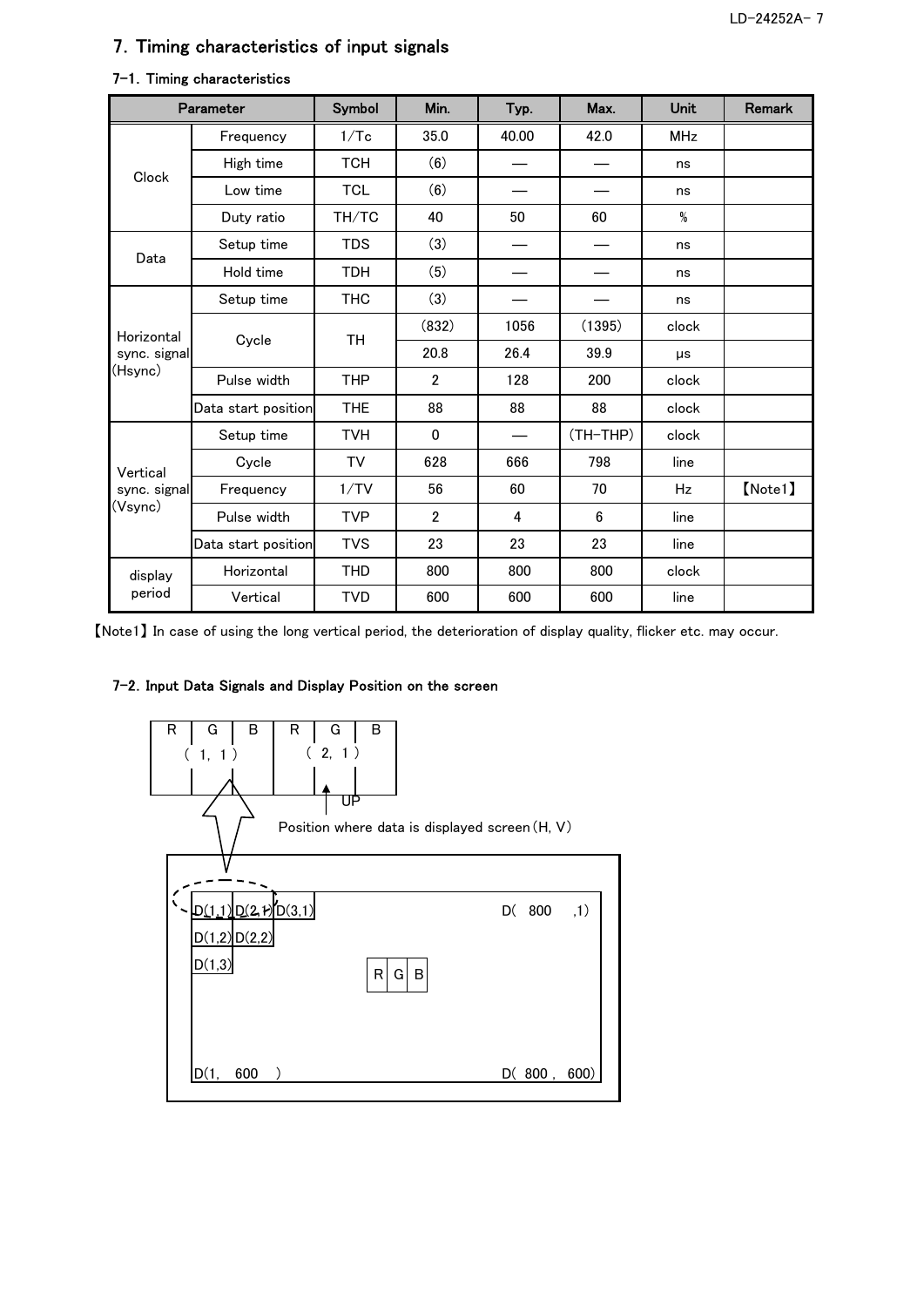

Fig. 1 Input signal waveforms Fig. 1 Input signal waveforms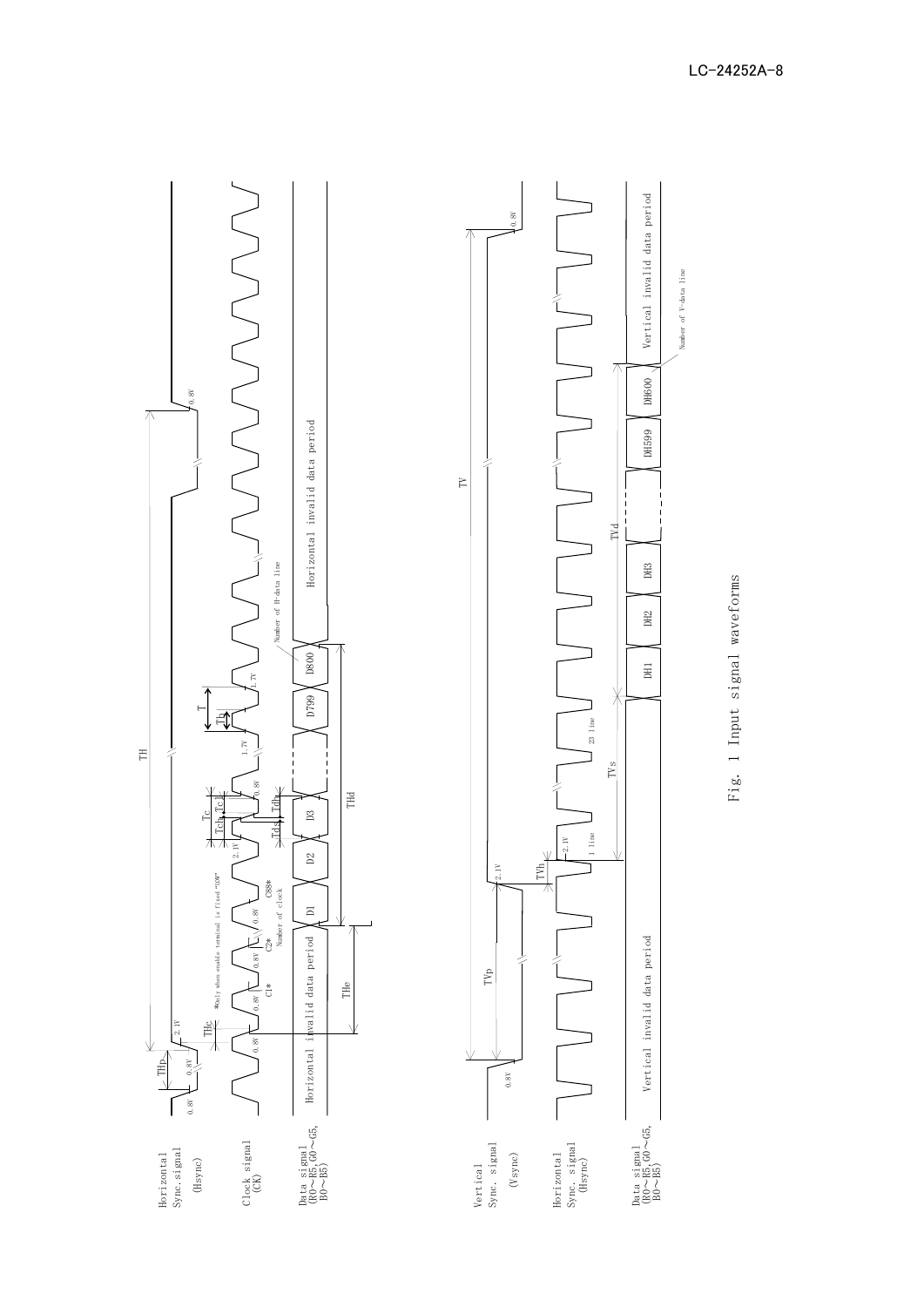## 8.Input Signals, Basic Display Colors and Gray Scale of Each Color

## 8-1.6 bit input

|                     | Colors &        | Data signal     |                |                |                |                |                |           |                |                |                |                |                |              |              |              |              |                |              |              |
|---------------------|-----------------|-----------------|----------------|----------------|----------------|----------------|----------------|-----------|----------------|----------------|----------------|----------------|----------------|--------------|--------------|--------------|--------------|----------------|--------------|--------------|
|                     | Gray scale      | GrayScale       | R <sub>0</sub> | R <sub>1</sub> | R <sub>2</sub> | R <sub>3</sub> | R <sub>4</sub> | R5        | G <sub>0</sub> | G <sub>1</sub> | G <sub>2</sub> | G <sub>3</sub> | G <sub>4</sub> |              | $G5$ BO      | B1           | <b>B2</b>    | B <sub>3</sub> | <b>B4</b>    | <b>B5</b>    |
|                     | <b>Black</b>    |                 | 0              | 0              | 0              | 0              | 0              | 0         | 0              | 0              | 0              | 0              | 0              | 0            | 0            | 0            | 0            | 0              | 0            | 0            |
|                     | Blue            | —               | 0              | 0              | 0              | 0              | 0              | 0         | 0              | 0              | 0              | 0              | 0              | 0            | 1            | 1            | 1            | 1              | 1            | 1            |
|                     | Green           | —               | 0              | 0              | 0              | 0              | 0              | 0         | 1              | 1              | 1              | 1              | 1              | $\mathbf{1}$ | 0            | 0            | 0            | 0              | 0            | 0            |
| Basic Color         | Cyan            | —               | 0              | 0              | 0              | 0              | 0              | 0         | 1              | 1              | 1              | 1              | 1              | 1            | $\mathbf{1}$ | 1            | 1            | 1              | 1            | 1            |
|                     | Red             | —               | 1              | 1              | 1              | 1              | 1              | 1         | 0              | 0              | 0              | 0              | 0              | 0            | 0            | 0            | 0            | 0              | 0            | 0            |
|                     | Magenta         | —               | 1              | 1              | 1              | 1              | 1              | 1         | 0              | 0              | 0              | 0              | 0              | 0            | 1            | 1            | 1            | 1              | 1            | 1            |
|                     | Yellow          | —               | 1              | 1              | 1              | 1              | 1              | 1         | 1              | 1              | 1              | 1              | 1              | $\mathbf{1}$ | 0            | 0            | 0            | 0              | 0            | 0            |
|                     | White           | —               | 1              | 1              | 1              | 1              | 1              | 1         | 1              | 1              | 1              | 1              | 1              | $\mathbf{1}$ | $\mathbf{1}$ | 1            | 1            | $\mathbf{1}$   | $\mathbf{1}$ | $\mathbf{1}$ |
|                     | <b>Black</b>    | GS0             | 0              | 0              | 0              | 0              | 0              | 0         | 0              | 0              | 0              | 0              | 0              | 0            | 0            | 0            | 0            | 0              | 0            | 0            |
|                     | ↑               | GS1             | 1              | 0              | 0              | 0              | 0              | 0         | 0              | 0              | 0              | 0              | 0              | 0            | $\mathbf 0$  | 0            | 0            | 0              | 0            | 0            |
|                     | Darker          | GS <sub>2</sub> | 0              | 1              | 0              | 0              | 0              | 0         | 0              | 0              | 0              | 0              | 0              | $\pmb{0}$    | 0            | 0            | 0            | 0              | 0            | 0            |
| Gray Scale of Red   | ↑               | ↓               |                |                |                |                |                |           |                |                |                |                |                |              |              |              |              |                |              |              |
|                     | $\downarrow$    | ↓               |                |                |                |                |                |           |                |                |                |                |                |              |              |              |              |                |              |              |
|                     | <b>Brighter</b> | GS61            | 1              | 0              | 1              | 1              | 1              | 1         | 0              | 0              | 0              | 0              | 0              | 0            | 0            | 0            | 0            | 0              | 0            | 0            |
|                     | $\downarrow$    | GS62            | 0              | 1              | 1              | 1              | 1              | 1         | 0              | 0              | 0              | 0              | 0              | 0            | 0            | 0            | 0            | 0              | 0            | 0            |
|                     | Red             | GS63            | 1              | 1              | 1              | 1              | 1              | 1         | 0              | 0              | 0              | 0              | 0              | 0            | 0            | 0            | 0            | 0              | 0            | 0            |
|                     | <b>Black</b>    | GS0             | 0              | 0              | 0              | 0              | 0              | 0         | 0              | 0              | 0              | 0              | 0              | 0            | 0            | 0            | 0            | 0              | 0            | 0            |
|                     | $\uparrow$      | GS1             | 0              | 0              | 0              | 0              | $\pmb{0}$      | 0         | 1              | 0              | 0              | 0              | 0              | 0            | 0            | $\pmb{0}$    | 0            | 0              | 0            | 0            |
| Gray Scale of Green | Darker          | GS <sub>2</sub> | 0              | 0              | 0              | 0              | $\pmb{0}$      | 0         | 0              | 1              | 0              | 0              | 0              | $\pmb{0}$    | 0            | 0            | 0            | 0              | 0            | 0            |
|                     | ↑               | $\downarrow$    |                |                |                |                |                |           |                |                |                |                |                |              |              |              |              |                |              |              |
|                     | ↓               | ↓               |                |                |                |                |                |           |                |                |                |                |                |              |              |              |              |                |              |              |
|                     | <b>Brighter</b> | GS61            | 0              | 0              | 0              | 0              | $\pmb{0}$      | $\pmb{0}$ | 1              | 0              | 1              | 1              | 1              | 1            | 0            | 0            | 0            | 0              | 0            | 0            |
|                     | $\downarrow$    | GS62            | 0              | 0              | 0              | 0              | 0              | 0         | 0              | $\mathbf{1}$   | 1              | 1              | 1              | $\mathbf{1}$ | 0            | 0            | 0            | 0              | 0            | 0            |
|                     | Green           | GS63            | 0              | 0              | 0              | 0              | 0              | 0         | 1              | 1              | 1              | 1              | $\mathbf{1}$   | 1            | 0            | 0            | 0            | 0              | 0            | 0            |
|                     | Black           | GS0             | 0              | 0              | 0              | 0              | 0              | 0         | 0              | 0              | 0              | 0              | 0              | 0            | 0            | 0            | 0            | 0              | 0            | 0            |
|                     | ↑               | GS1             | $\pmb{0}$      | 0              | 0              | 0              | 0              | 0         | 0              | 0              | 0              | 0              | 0              | 0            | 1            | 0            | 0            | 0              | 0            | 0            |
|                     | Darker          | GS <sub>2</sub> | 0              | 0              | $\pmb{0}$      | 0              | $\pmb{0}$      | $\pmb{0}$ | 0              | 0              | 0              | $\pmb{0}$      | 0              | 0            | 0            | $\mathbf{1}$ | 0            | 0              | 0            | 0            |
| Gray Scale of Blue  | $\uparrow$      | $\downarrow$    |                |                |                |                |                |           |                |                |                |                |                |              |              |              |              |                |              |              |
|                     | $\downarrow$    | $\downarrow$    |                |                |                |                |                |           |                |                |                | ↓              |                |              |              |              |              | ↓              |              |              |
|                     | Brighter        | GS61            | $\mathbf 0$    | 0              | 0              | $\mathbf 0$    | $\mathbf 0$    | 0         | 0              | 0              | 0              | 0              | 0              | 0            | $\mathbf{1}$ | 0            | 1            | 1              | $\mathbf{1}$ | 1            |
|                     | $\downarrow$    | <b>GS62</b>     | 0              | 0              | 0              | 0              | 0              | 0         | 0              | 0              | 0              | 0              | 0              | 0            | 0            | 1            | $\mathbf{1}$ | $\mathbf{1}$   | 1            | 1            |
|                     | Blue            | GS63            | 0              | 0              | 0              | 0              | 0              | 0         | 0              | 0              | 0              | 0              | 0              | 0            | 1            | 1            | 1            | 1              | 1            | 1            |

0 :Low level voltage 1 :High level voltage

Each basic color can be displayed in 64 gray scales from 6 bit data signals. According to the combination of total 18 bit data signals, the 262,144-color display can be achieved on the screen.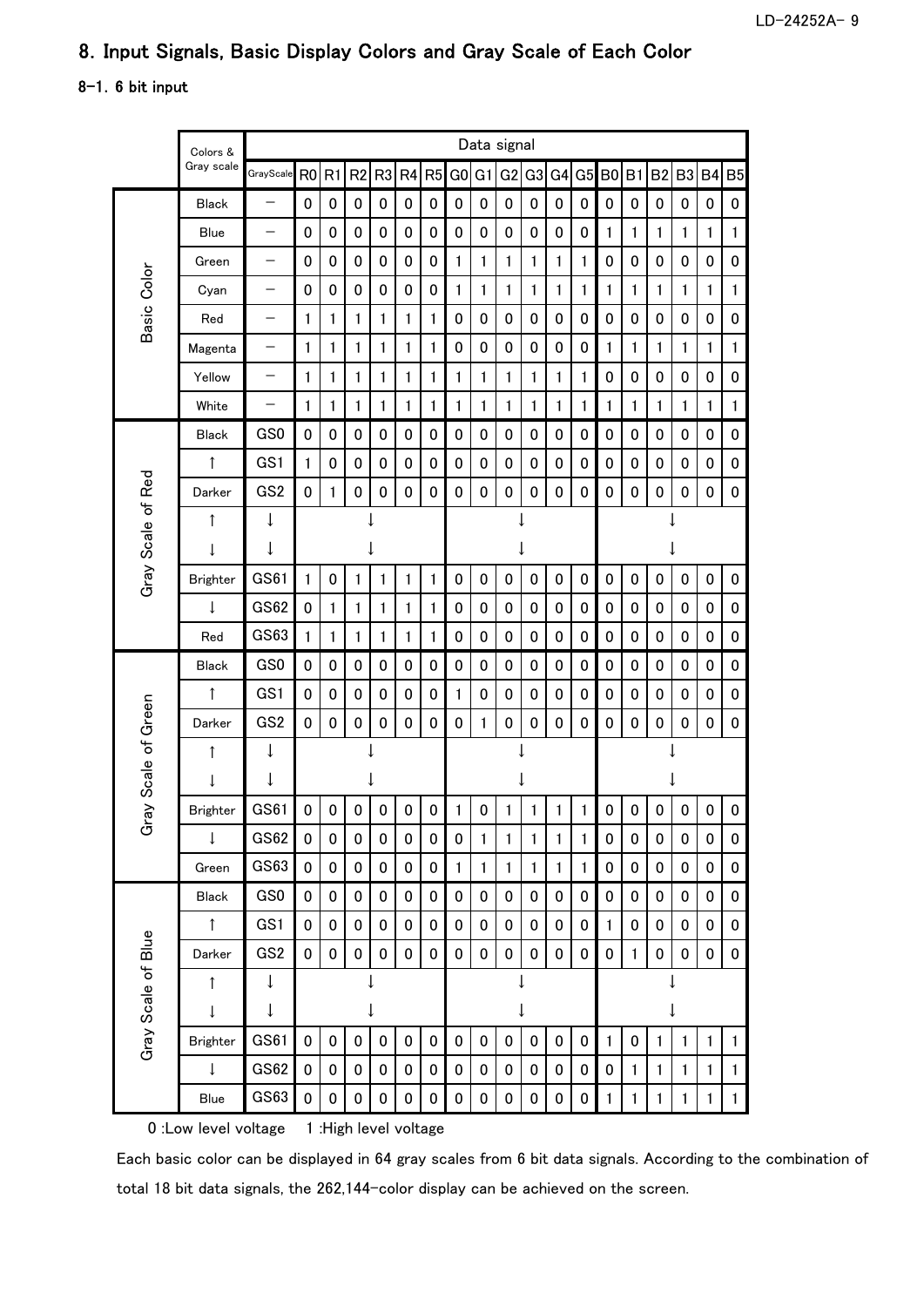## 9.Optical Characteristics

 $Ta=+25^{\circ}C$ ,  $Vcc=+3.3V$ 

| Parameter              |                           | Symbol                   | <b>Condition</b>     | Min.                     | Typ.       | Max.                     | <b>Unit</b>     | <b>Remark</b>  |  |
|------------------------|---------------------------|--------------------------|----------------------|--------------------------|------------|--------------------------|-----------------|----------------|--|
| Viewing                | Horizontal                | $\theta$ 21, $\theta$ 22 |                      |                          | 70         |                          | Deg.            |                |  |
| angle                  | Vertical                  | $\theta$ 11              | CR>10                |                          | 50         |                          | Deg.            | [Note 1, 2, 4] |  |
| range                  |                           | $\theta$ 12              |                      | —                        | 60         | —                        | Deg.            |                |  |
|                        | Contrast ratio            | <b>CR</b>                | optimized<br>angle   |                          | 500        |                          |                 | [Note2, 4]     |  |
|                        | Response Time White Black | $\tau$ r + $\tau$ d      |                      | —                        | 35         | -                        | ms              | [Note3, 4]     |  |
|                        | Chromaticity of           | Wx                       |                      | —                        | (0.313)    | -                        |                 |                |  |
|                        | White                     | Wy                       |                      |                          | (0.329)    |                          |                 |                |  |
| Chromaticity of<br>Red |                           | Rx                       |                      |                          | <b>TBD</b> | —                        |                 |                |  |
|                        |                           | Ry                       |                      |                          | <b>TBD</b> | $\overline{\phantom{0}}$ |                 | [Note4]        |  |
|                        | Chromaticity of           | Gx                       | $\theta = 0^{\circ}$ |                          | <b>TBD</b> |                          |                 |                |  |
|                        | Green                     | Gy                       |                      | $\overline{\phantom{0}}$ | <b>TBD</b> | $\overline{\phantom{0}}$ |                 |                |  |
|                        | Chromaticity of           | Bx                       |                      |                          | <b>TBD</b> |                          |                 |                |  |
| <b>Blue</b>            |                           | By                       |                      |                          | <b>TBD</b> |                          |                 |                |  |
| Luminance of white     |                           | $Y_{L1}$                 |                      | 280                      | 350        |                          | $\text{cd/m}^2$ | [Note4]        |  |
|                        | White Uniformity          |                          |                      |                          |            | 1.45                     |                 | [Note5]        |  |

※The measurement shall be executed 30 minutes after lighting at rating.

 The optical characteristics shall be measured in a dark room or equivalent state with the method shown in Fig.2 below.



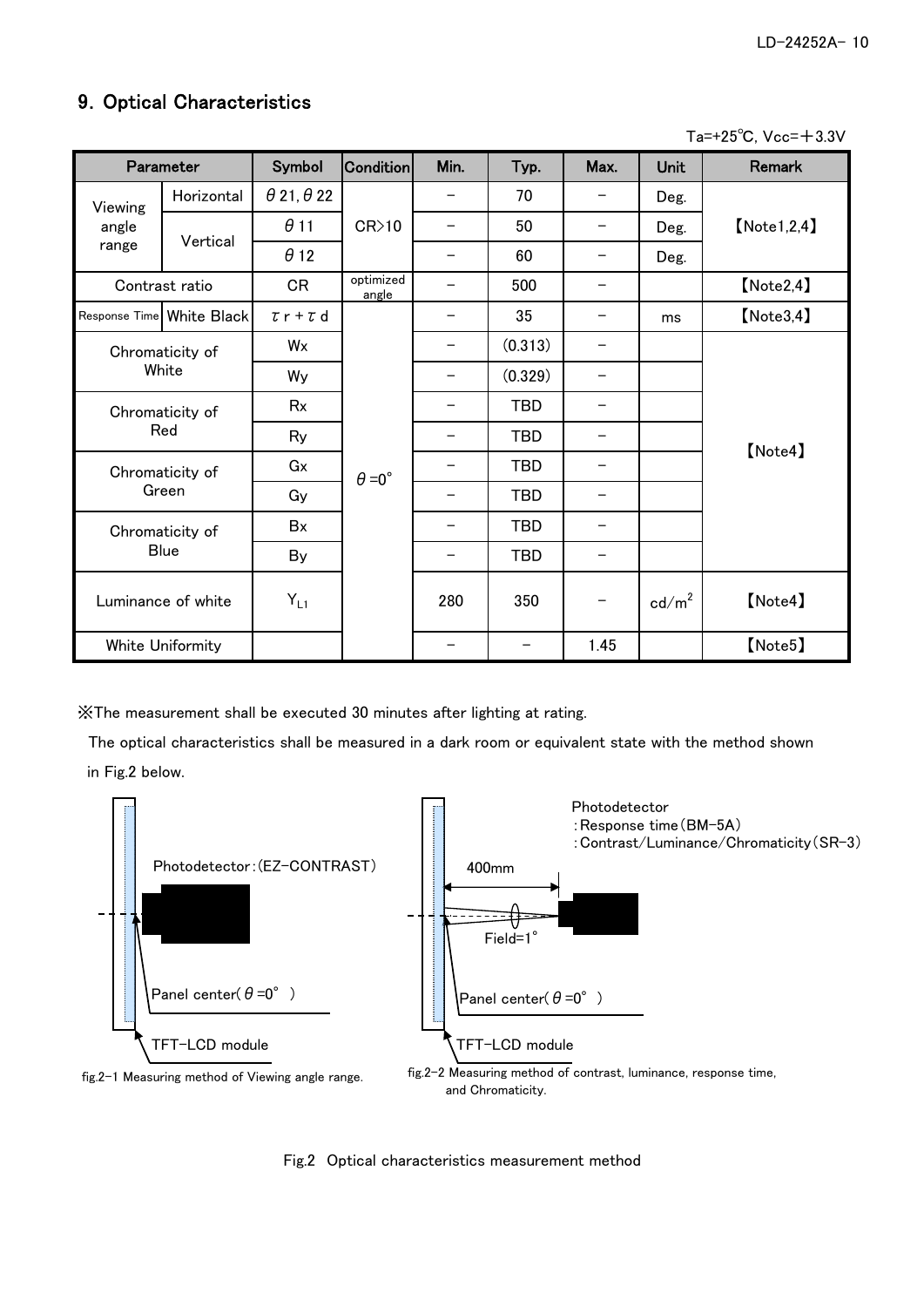【Note1】Definitions of viewing angle range:



【Note2】Definition of contrast ratio:

The contrast ratio is defined as the following. Contrast  $(CR) =$  Luminance with all pixels white Contrast  $(CR)$  =

Luminance with all pixels black

【Note3】Definition of response time:

The response time is defined as the following figure and shall be measured by switching the input signal for "black" and "white".



【Note4】This shall be measured at center of the screen. 200 400 600 pixel 【Note5】Definition of white uniformity:

White uniformity is defined as the following with five measurements.<br>( $(1)$ ~ $(5)$ )  $(1 \sim 5)$  150

$$
\delta_{w} = \frac{\text{Maximum luminance of 5 points}(\textcircled{1}\sim\textcircled{5})}{\text{Minimum luminance of 5 points}(\textcircled{1}\sim\textcircled{5})}.
$$

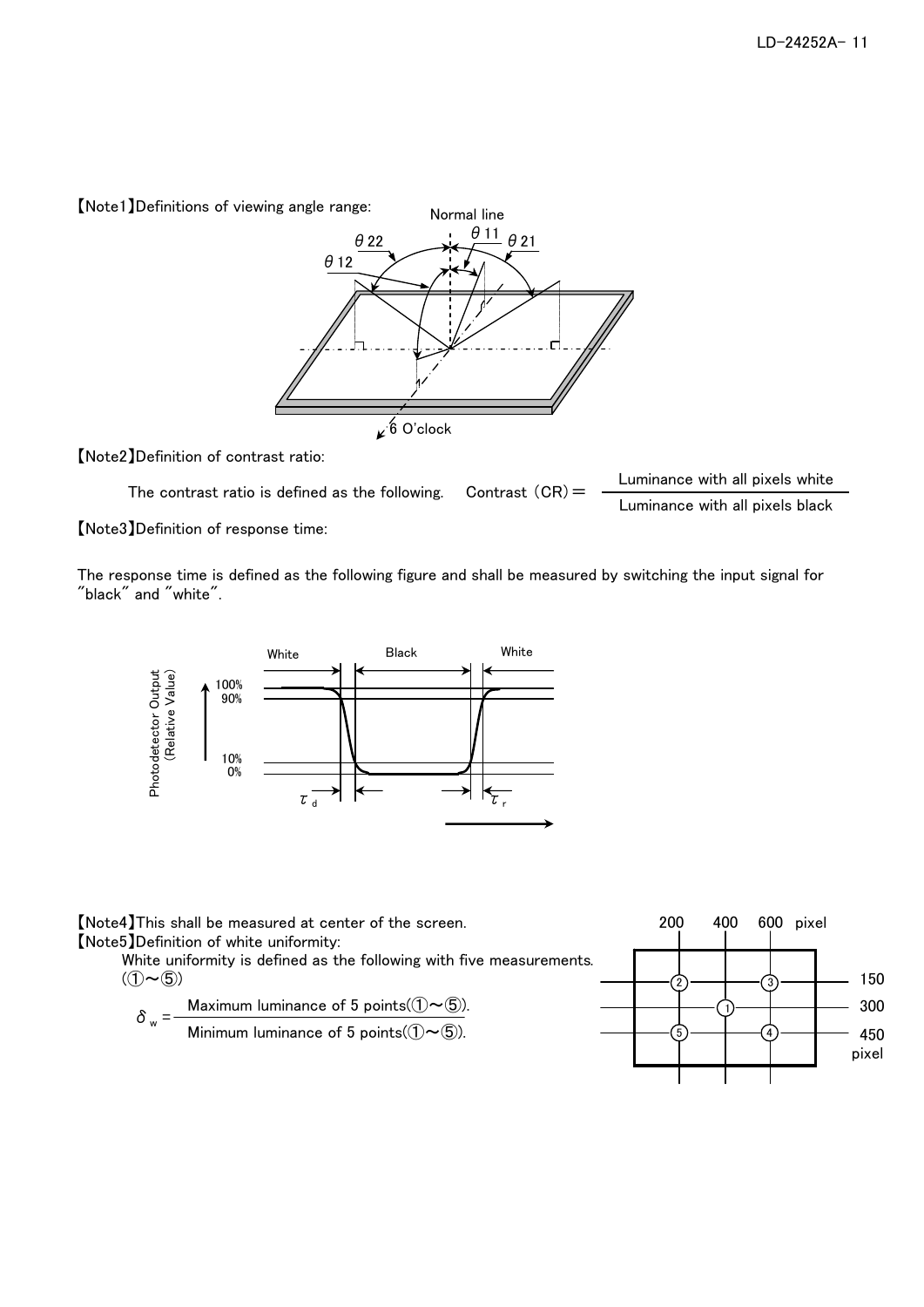LD-24252A- 12

## 10. Handling Precautions

#### 【Handling Precautions】

- a ) Treat LCD module in dustless surroundings. Metal foreign material stuck to the circuit is possible to cause a short.
- b ) Be sure to design the cabinet so that the module can be installed without any extra stress such as warp or twist.
- c ) Be careful not to give any physical stress onto the circuit and/or the connector of LCD module when you pull/plug a cable. Physical stress will cause a break or worse connection.
- d ) Since the front polarizer is easily damaged, pay attention not to scratch it.
- e ) Use N2-blower such as an ionized nitrogen has anti-electrostatic when you blow dusts on Polarizer.
- f ) Since a long contact with water may cause discoloration or spots, wipe it with absorbent cotton or other soft cloth immediately.
- g ) Since CMOS LSI is used in this module, take care of static electricity and injure the human earth when handling. Observe all other precautionary requirements in handling components.
- h ) Be careful with the edge parts of the module which is made of metal.
- i ) Since the panel is made of glass, it may break or crack if dropped or bumped on hard surface. Handle with care.
- j ) When the panel is broken, don't touch the glass. Although the panel is difficult to be scattered, touching the broken part may hurt your hands.
- k ) Liquid crystal contained in the panel may leak if the LCD is broken. Rinse it as soon as possible if it gets inside your eye or mouth by mistake.
- l ) Don't touch the circuit and the pattern of the board. If you touch it, the circuit may be broken.
- m ) Follow the regulations when LCD module is scrapped. The government you stay may have some regulations about it.

#### 【Set-Design Precautions】

- a ) Notice : Never take to pieces the module , because it will cause failure. Please don't remove the fixed tape, insulating tape etc. that was pasted on the original module. (except for protection film of the panel)
- b ) Protection film is attached to the module surface to prevent it from being scratched .Peel the film off slowly, just before the use, with strict attention to electrostatic charges. Blow off 'dust' on the polarizer by using an ionized nitrogen.
- c ) Be sure to design the cabinet so that the module can be installed without any extra stress such as warp or twist.
- d ) Connect GND to flame of module to stabilize against EMI and external noise.
- e) When install LCD modules in the cabinet, please tighten with( "torque=0.294±0.02N·m(3.0±0.2kgf·cm)"). Be sure to confirm it in the same condition as it is installed in your instrument.
- f ) Since there is a circuit board in the module back, stress is not added at the time of a design assembly. Please make it like. If stress is added, there is a possibility that circuit parts may be damaged.
- g) It causes an irregular display and the defective indication, etc., when always put constant pressure on the back of the module. Please do not make the structure to press the back of the module.
- h) Be careful of a back light FPC not to pull by force at the time of the connecting to a W-LED driver, or FPC processing.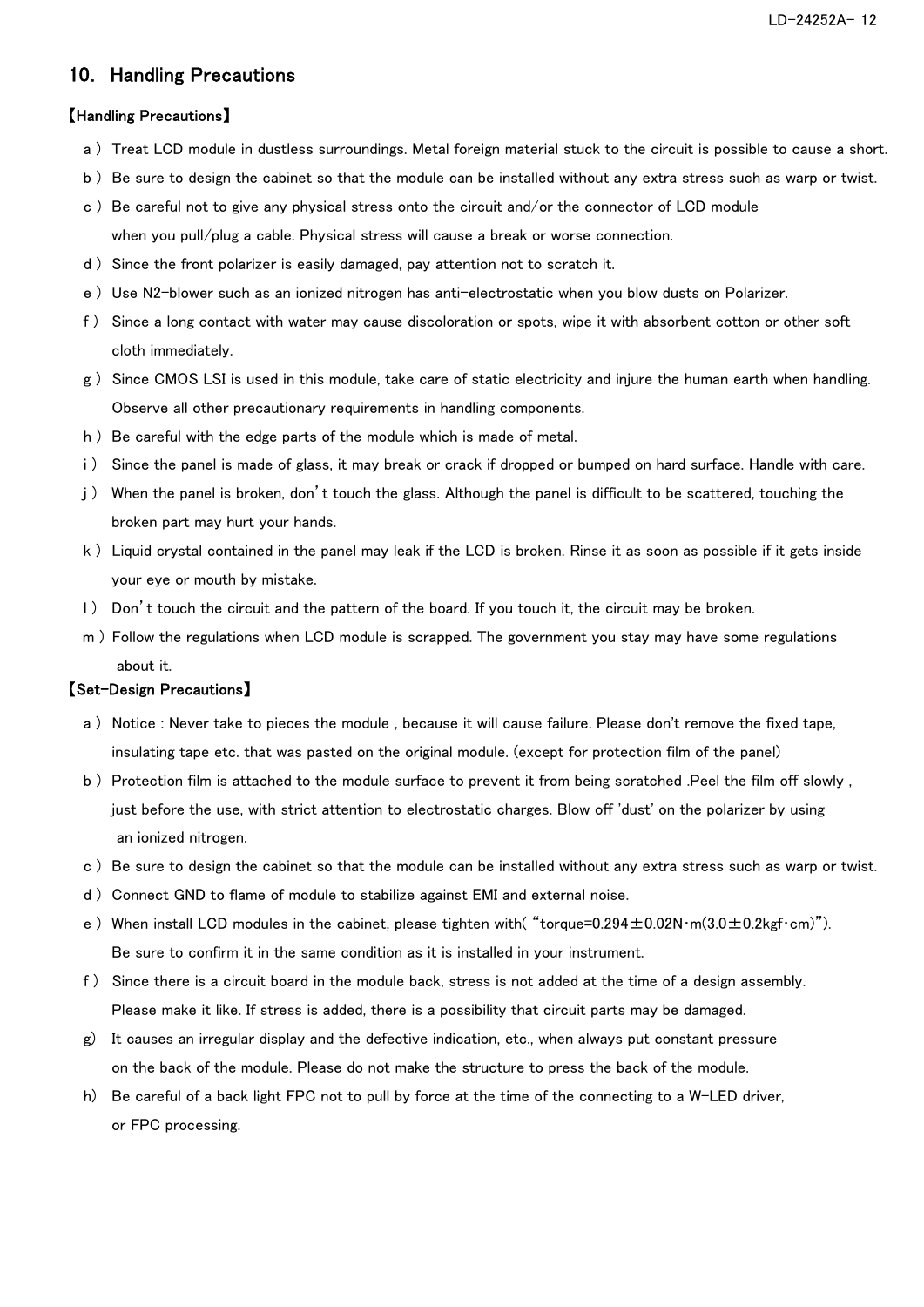- i) The polarizer surface on the panel is treated with Anti-Glare for low reflection. In case of attaching Be sure to design the cabinet so that the module can be installed without any extra stress such as warp or twist.
- j) Don't change the volume of LCD module. It is optimized when the shipping. Any change may not meet the specification.
- k) If a minute particle enters in the module and adheres to an optical material, it may cause display non-uniformity issue, etc.

Therefore, fine-pitch filters have to be installed to cooling and inhalation hole if you intend to install a fan.

- l) Be sure to follow the absolute maximum rating in the specification. The design should consider the surrounding temperature, the fluctuating input signal, and tolerance of the electronic parts. Exceeding values is possible to cause worse characteristic such as burn and/or broken of the parts on LCD module.
- m) Be sure to use LCD module within the recommended operating conditions. Operating module out of the recommended range is not guaranteed even if it is in the absolute maximum rating.
- n) Follow the power, signal, and supply voltage sequence which the specification indicates, regarding on-off input signal after power on of LCD module.
- o) According to the using application, power circuit protection is recommended at module failure.

## 【Operation Precautions】

- a ) Do not expose the LCD panel to direct sunlight. Lightproof shade etc. should be attached when LCD panel is used under such environment.
- b ) When handling LCD modules and assembling them into cabinets, please avoid that long-terms storage in the environment of oxidization or deoxidization gas and the use of such materials as reagent, solvent, adhesive, resin, etc. which generate these gasses, may cause corrosion and discoloration of the modules. Do not use the LCD module under such environment.
- c ) An abnormal display by changing in quality of the polarizing plate might occur regardless of contact or no contact to the polarizing plate, because of epoxy resin (amine system curing agent) that comes out from the material and the packaging material used for the set side, the silicon adhesive (dealcoholization system and oxime system), and the tray blowing agents (azo-compound), etc. Please confirm adaptability with your employed material.
- d ) Don't use polychloroprene (CR) with LCD module. It will generate chlorine gas, which will damage the reliability of the connection part on LCD panel.
- e ) Be careful when using it for long time with fixed pattern display as it may cause accidential image. Pleave use a screen saver etc., in order to avoid an afterimage.
- f ) The LED (Light Emitting Diode) used in this LCD module is very sensitive to temperature change. If it operates for extremely long time under high temperature, it is possible rapidly to shorten the life time of LED. In case of such a condition, consult with us.
- g) If stored at the temperatures lower than the rated storage temperature, the LC may freeze and it may cause LCD panel damage. If storage temperature exceeds the specified rating, the molecular orientation of the LC may change to that of a liquid, and they may not revert to their original state. Store the module in normal room temperature.
- h) Keep LCD module in the range of the specified temperature conditions at all times. Once out of the range, liquid crystal will lose its characteristics, and it cannot recover.
- i) Nature of dew consideration prevention is necessary when LCD is used for long time under high-temperatur and high-humidity.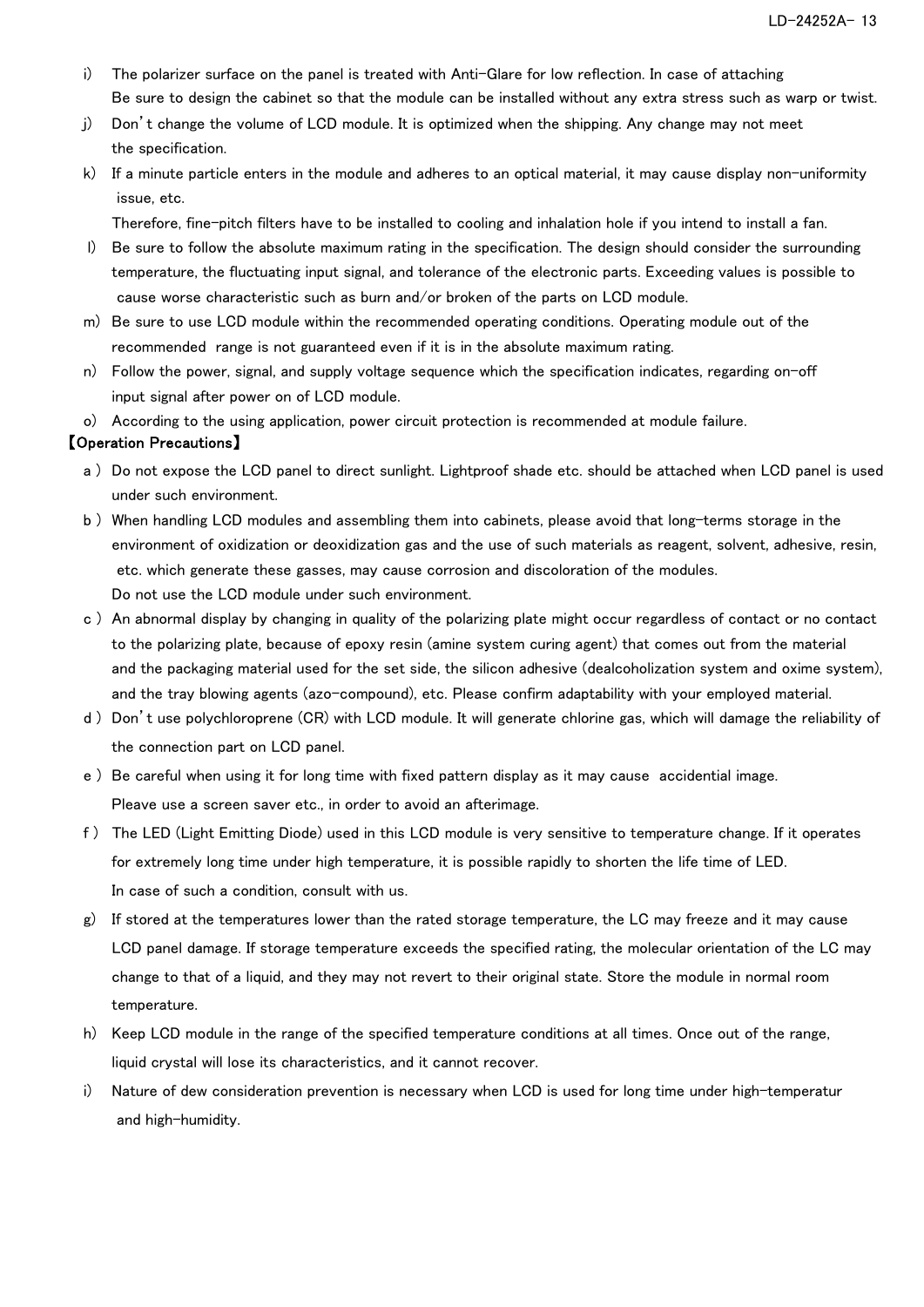## 11. Packing form

| a) Piling number of cartons :                                      | MAX. TBD                                        |
|--------------------------------------------------------------------|-------------------------------------------------|
| b) Package quantity in one carton:                                 | TBD pcs                                         |
| c) Carton size(TYP):                                               | TBD mm(W) $\times$ TBD mm(D) $\times$ TBD mm(H) |
| d) Total mass of one carton filled with full modules(20pcs): TBDkg |                                                 |

Packing form is shown in Fig 3.

## 12. Reliability test items

| No.            | Test item                                             | Conditions                                                                                                                                                                                                              | Remark  |
|----------------|-------------------------------------------------------|-------------------------------------------------------------------------------------------------------------------------------------------------------------------------------------------------------------------------|---------|
|                | High temperature<br>storage test                      | Ambient temperature 80°C 240H                                                                                                                                                                                           | [Note1] |
| $\overline{2}$ | Low temperature<br>strage test                        | Ambient temperature -30°C 240H                                                                                                                                                                                          | [Note1] |
| 3              | High temperature<br>& high humidity<br>operation test | Ambient temperature 40°C, Humidity 95% RH 240H<br>(No condensation.)                                                                                                                                                    | [Note1] |
| 4              | High temperature<br>operation test                    | Panel surface (Active Area) 80°C 240H                                                                                                                                                                                   | [Note1] |
| 5              | Low temperature<br>operation test                     | Ambient temperature -30°C 240H                                                                                                                                                                                          | [Note1] |
| 6              | Vibration test                                        | $<$ Sin wave $>$<br>Frequency: $10 \sim 57$ Hz $\diagup$ Vibration width (one side): 0.076mm<br>: $57\sim500$ Hz $\angle$ Gravity: $9.8$ m $/s2$<br>Sweep time: 11 minutes<br>Test period : $3H(X, Y, Z)$ direction 1H) | [Note1] |
| 7              | Shock test                                            | Max. gravity: 490m/s2 Pulse width: 11ms<br>Direction: $\pm$ X, $\pm$ Y, $\pm$ Z Test period: 1 time $\angle$ 1 direction                                                                                                | [Note1] |

【Note1】 Under the display quality test conditions with normal operation state, these shall be no change which may affect practical display function. (normal operation state: Temperature:15~35℃, Humidity:45~75%, Atmospheric pressure:86~106kpa)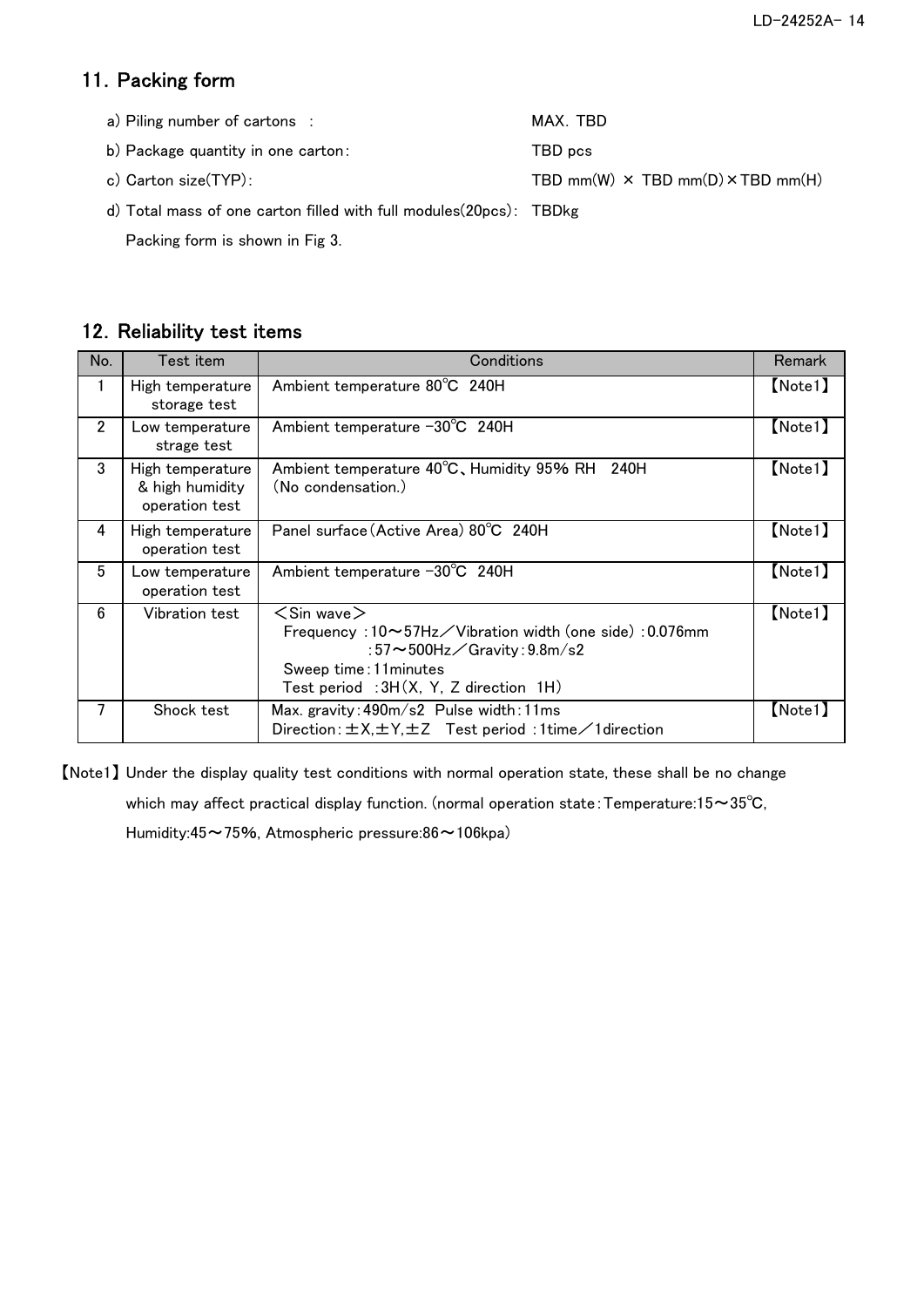## 13.Others

#### 13-1. Lot No Label:

A)Module serial label

The label that displays SHARP・Model No.( LQ104S1DG2C)・Lot No. is stuck on the back of the module.



B)Backlight serial label

The label that displays the model No. and lot No. for the backlight is stuck on the back of the module.



## 13-2. Packing box Label:

on the packing box. Moreover, the display of bar code also applies to this. The label that displays ①Model number( LQ104S1DG2C) ②Lot number ③Quantity of module is stuck



A right picture is written to the packing box of module for the RoHS restriction.

※ R.C.(RoHs Compliance)means these parts have corresponded with the RoHs directive.

This module corresponds from the first sample to RoHS Directive.

The production country of the figure below is written in the wrapping box.

IN CHINA IN JAP/ OR

#### 13-3. The ozone-depleting substances is not used.

13-4. If any problem occurs in relation to the description of this technical literature, it shall be resolved through discussion with spirit of cooperation.

R.C.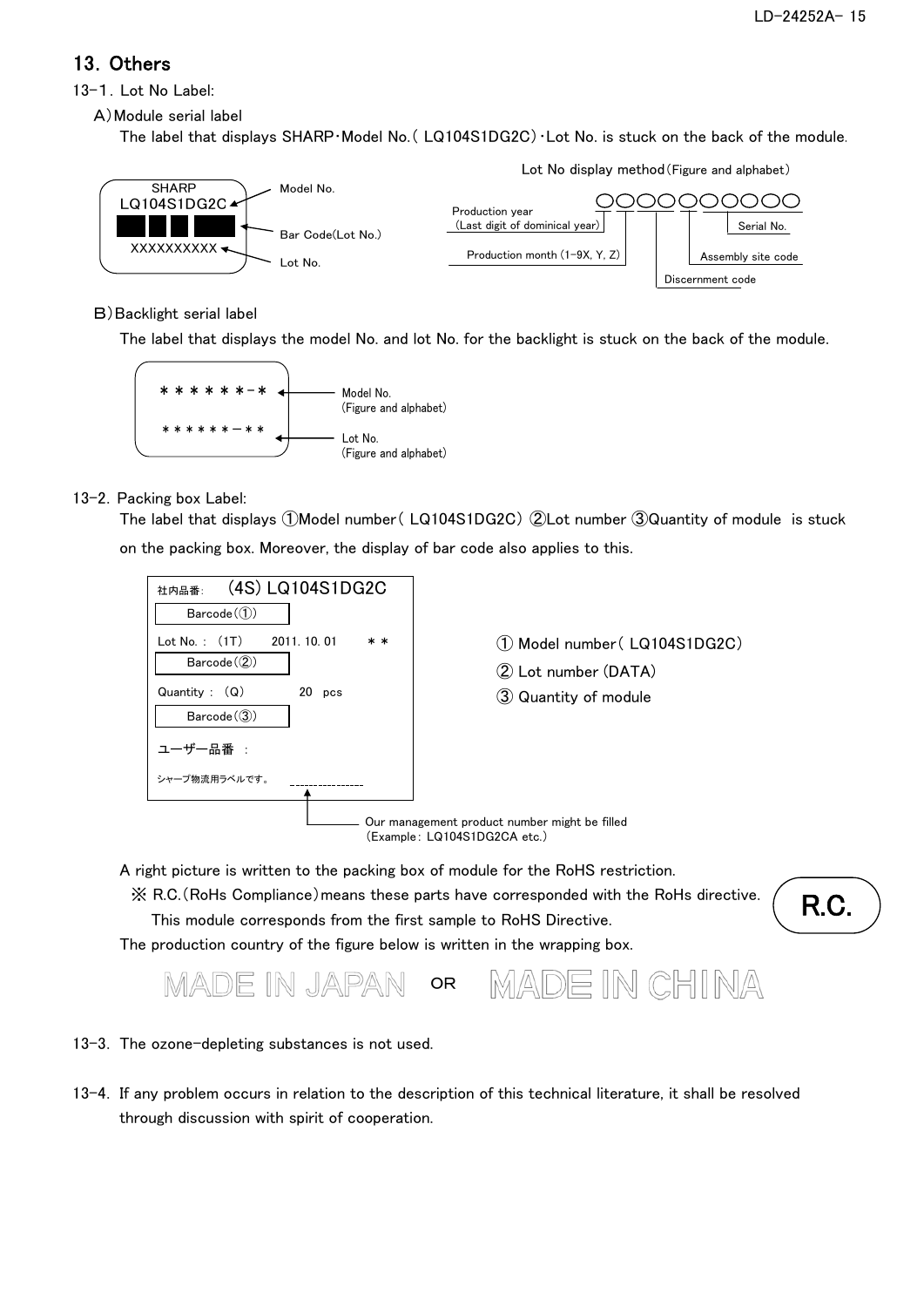## 14. Storage conditions

Environmental condition range of storage temperature and humidity

Temperature 0 to 40 degrees Celsius

Relative humidity 95% and below

【Note】Please refer below as a mean value of the environmental conditions.

Summer time temperature 20 to 35 degrees Celsius humidity , 85% and below

Winter time temperature 5 to 15 degrees Celsius humidity , 85% and below

Please maintain within 240 hours of accumulated length of storage time, with conditions of 40 degrees Celsius and room humidity of 95%.

Direct sun light

Please keep the product in a dark room or cover the product to protect from direct sun light.

Atmospheric condition

Please refrain from keeping the product with possible corrosive gas or volatile flux.

#### Prevention of dew

Please store the product carton either on a wooden pallet or a stand / rack to prevent dew.

Do not place directly on the floor. In addition, to obtain moderate ventilation in between the pallet's

top and bottom surfaces, pile the cartons up in a single direction and in order.

Please place the product cartons away from the storage wall.

#### Storage period

Within above mentioned conditions, maximum storage period should be one year.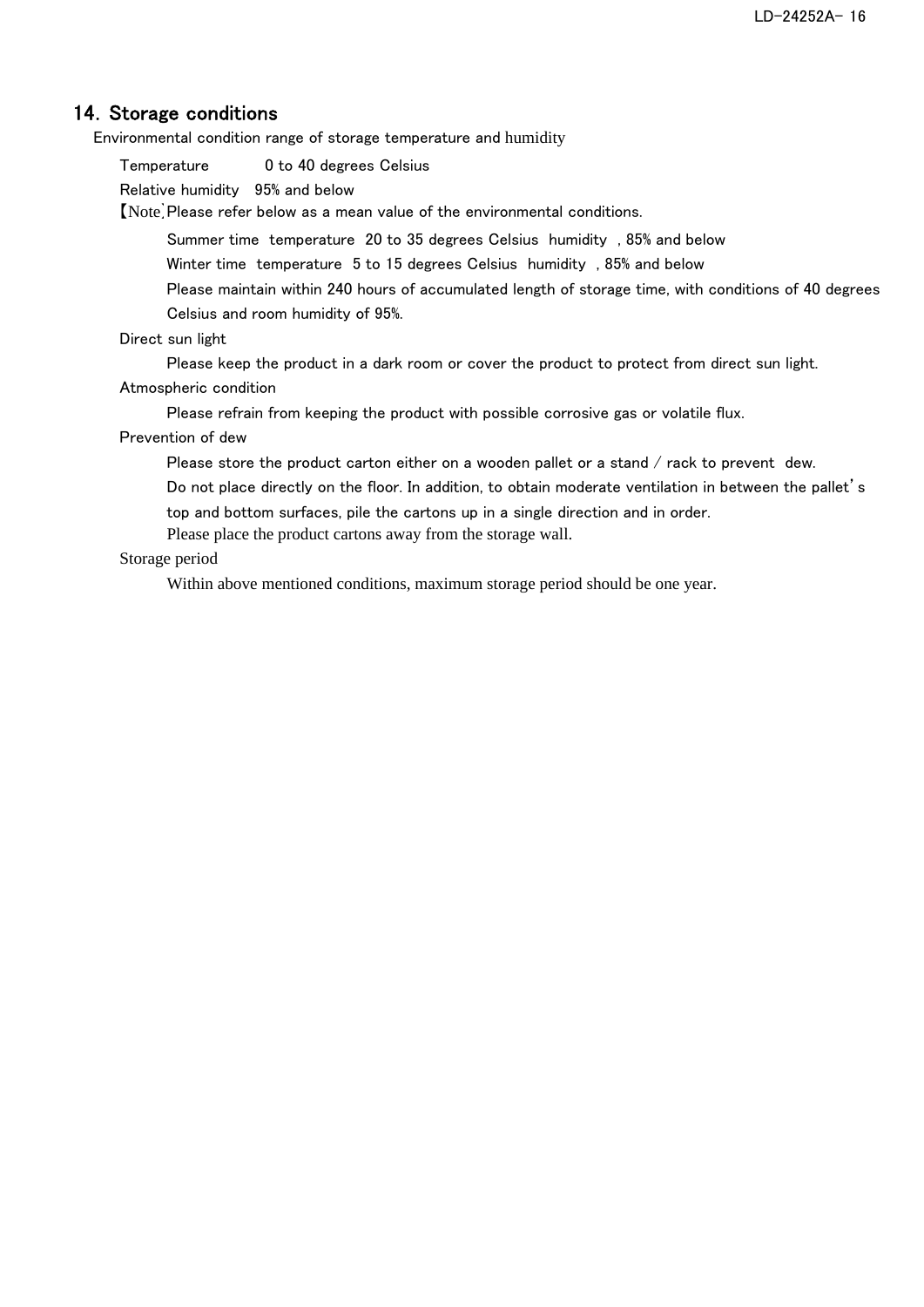# Fig1. OUTLINE DIMENSIONS  $(LQ104S1DG2C)$

LED BACKLIGHT CONNECTOR PIN LAYOUT

 $|3\rangle$ 

 $\vert$  4

 $\sqrt{\frac{V}{11} \sqrt{V}}$ 

5

 $|6\rangle$ 

TSTG TOPA

CORRESPONDING CONNECTOR:<br>SHLP-06V-S-B(JAE)

 $\vert$  2

 $\mathbf{v}$ 

 $|p|$ in

 $S_{\text{ymbol}}$   $\boxed{V}$ 

 $\mathbf{L}$ 



 $\frac{1}{\sqrt{1}}$ 

- 
- 
- 
- 
- 

1) TOLERANCE X-DIRECTION A: 1. 7±0. 8 2)TOLERANCE Y-DIRECTION B:2.0±0.8<br>3)OBLIQUITY OF DISPLAY AREA IC-DI<0.8